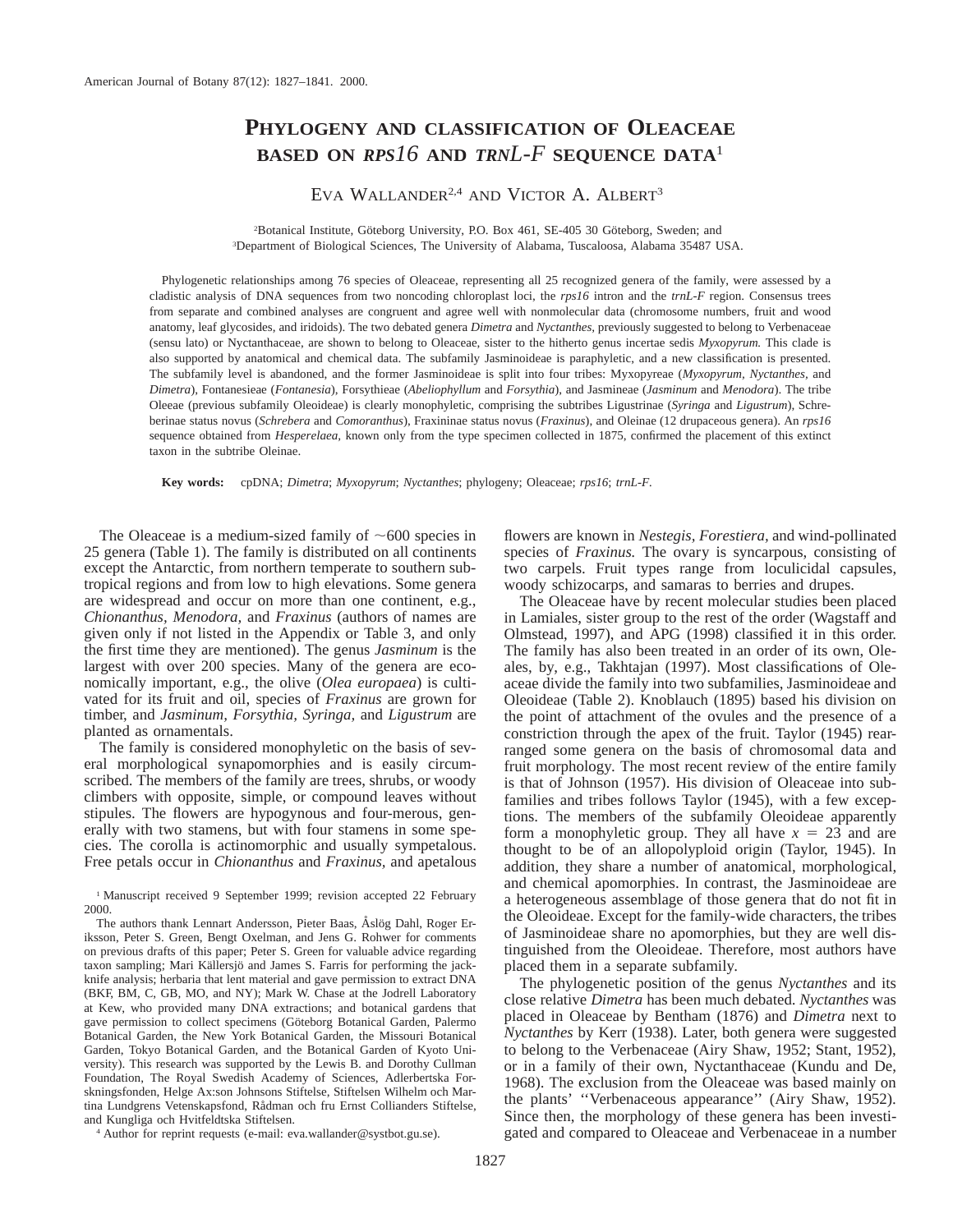| TABLE 1. The 25 genera recognized for this study, the number of representatives sequenced, the approximate number of species in the genus, and |  |  |
|------------------------------------------------------------------------------------------------------------------------------------------------|--|--|
| their world distribution. * denotes two individuals of the only species in that genus.                                                         |  |  |

| Genus            | No.<br>representatives<br>sequenced | No. of species   | Distribution                                                        |
|------------------|-------------------------------------|------------------|---------------------------------------------------------------------|
| Abeliophyllum    | $2*$                                |                  | Korea                                                               |
| Chionanthus      | 4                                   | ca 100           | Tropical and subtropical Africa, America, Asia, and Australia       |
| Comoranthus      | 2                                   | 3                | Madagascar and the Comores                                          |
| Dimetra          | $2*$                                |                  | Thailand                                                            |
| Fontanesia       | 2                                   | $1 - 2$          | SW Asia (and Sicily) and China                                      |
| Forestiera       | 4                                   | ca <sub>15</sub> | Subtropical North America, West Indies, and N South America         |
| Forsythia        | $\overline{2}$                      | 11               | E Asia and SE Europe (one sp.)                                      |
| Fraxinus         | 10                                  | $40 - 50$        | Mainly temperate and subtropical regions of the Northern Hemisphere |
| Haenianthus      |                                     | 3                | West Indies                                                         |
| Hesperelaea      |                                     | 1 (extinct)      | Mexico (was endemic to Guadalupe Island)                            |
| <b>Jasminum</b>  | 8                                   | $200+$           | Tropical and subtropical parts of the Old World                     |
| Ligustrum        |                                     | 45               | Temperate to tropical parts of the Old World, except Africa         |
| Menodora         |                                     | 24               | Subtropical North and South America and S Africa                    |
| <b>Myxopyrum</b> | 3                                   | 4                | Tropical SE Asia                                                    |
| <b>Nestegis</b>  |                                     | 5                | New Zealand and Hawaii (one sp.)                                    |
| <b>Noronhia</b>  |                                     | 41               | Madagascar                                                          |
| <b>Notelaea</b>  | 3                                   | 12               | Australia and Tasmania                                              |
| Nyctanthes       |                                     | 2                | Tropical and subtropical SE Asia                                    |
| Olea             |                                     | $40+$            | Tropical and subtropical parts of the Old World                     |
| Osmanthus        | 5                                   | 30               | Subtropical parts of E Asia and North America (1-2 spp.)            |
| Phillyrea        | 3                                   | $\mathfrak{2}$   | Mediterranean region to W Asia                                      |
| Picconia         | $2*$                                | $1(-2)$          | Macaronesia                                                         |
| Priogymnanthus   | 2                                   | 2                | South America (Bolivia, Brazil, Paraguay, Ecuador)                  |
| <i>Schrebera</i> | $\overline{c}$                      | $\overline{4}$   | Tropical parts of Africa and India                                  |
| Syringa          | 4                                   | 20               | Mainly subtropical parts of Eurasia                                 |
| Sum              | 80                                  | $600+$           |                                                                     |

of studies (cf. Kiew and Baas, 1984), all reaching the conclusion that they should belong to Oleaceae. In an attempt to test this hypothesis with molecular data, the two genera were included in this study.

The position of the distinct genus *Myxopyrum* within Oleaceae has also been uncertain. It was first assigned to the Oleineae by Bentham (1876), kept in the Oleoideae-Oleineae by Knoblauch (1895), then Taylor (1945) thought that it was ''not Oleineae,'' and Johnson (1957) put it in a tribe of its own in the Jasminoideae. Later, arguments for placement in the subfamily Oleoideae have come from Kiew (1983, 1984), but Baas et al. (1988) and Rohwer (1996) have doubted this. One of the aims of the present study has been to let molecular data shed new light on possible relationships for this genus incertae sedis.

Despite containing such well-known and economically important genera, no recent classification of the entire family based on an explicit phylogeny has been published. The first author to present a ''phylogeny'' for the Oleaceae was Taylor (1945), who drew a phylogenetic chart based on cytological data. Later, Johnson (1957) made an important contribution to the systematics of the family by reviewing its taxonomy and classification. So far, only two studies have employed cladistic methods in evaluating phylogenetic hypotheses for Oleaceae. Baas et al. (1988) studied wood anatomy of the whole family and based cladistic and phenetic analyses on wood anatomical characters. Rohwer (1996) based his cladistic analyses mainly on fruit and seed characters. Our molecular phylogeny is the first to be documented [see also Kim and Jansen (1993) and Kim (1999)] and contributes new insights towards a revised classification of the family.

## MATERIALS AND METHODS

*Material*—Table 1 lists the 25 genera we recognize and used in this study (based on previous classifications; mainly Johnson, 1957), the approximate number of species in each genus, the number of species sequenced, and the world distribution of the genera. At least two representatives from each genus in the family were sequenced, including *Nyctanthes* and *Dimetra.* Where possible we tried to use material from the type-bearing species of the genus. In the monotypic genera *Abeliophyllum, Dimetra,* and *Picconia* two different individuals of each species were sequenced. The genus *Hesperelaea* is also monotypic, but because it is extinct and known solely from the type collection, only a sample from this could be used. About a third of the material studied was silica-gel dried plant material, and a few fresh samples from Göteborg Botanical Garden and the New York Botanical Garden, collected by Eva Wallander. Silica-gel dried material of three Australian and New Zealand taxa were received from Wayne K. Harris (BRI), a sample of *Nestegis sandwicensis* from Timothy J. Motley (NY), and a recent collection of *Dimetra craibiana* from S. Suddee (by courtesy of the Bangkok Forestry Department, Thailand). Another third of the DNA was isolated from herbarium specimens held at BM, C, GB, MO, and NY. DNA extracts from plants cultivated at the Royal Botanic Gardens at Kew and herbarium specimens held at K were received from Mark W. Chase. Vouchers for all sequenced taxa are listed in Table 3 along with their GenBank accession numbers. As outgroup taxa we chose species of Verbenaceae and Myoporaceae (Lamiales) to test the position of *Dimetra* and *Nyctanthes,* and members of Rubiaceae, Loganiaceae, Strychnaceae, and Gelsemiaceae (Gentianales) were included to provide a root hypothesis for Oleaceae. Except for two Verbenaceae sequences, outgroup sequences were received from various authors, which are also listed in Table 3.

*DNA extraction*—Fresh leaf tissue was manually ground with a pestle in an Eppendorf tube immersed in liquid nitrogen, and dried tissue was homogenized using the FastPrep® instrument (BIO 101, Vista, California, USA). Total DNA was extracted using a lysis buffer consisting of 2% CTAB (cetyltrimethylammonium bromide), 1% PEG 6000 (polyethylene glycol, molec-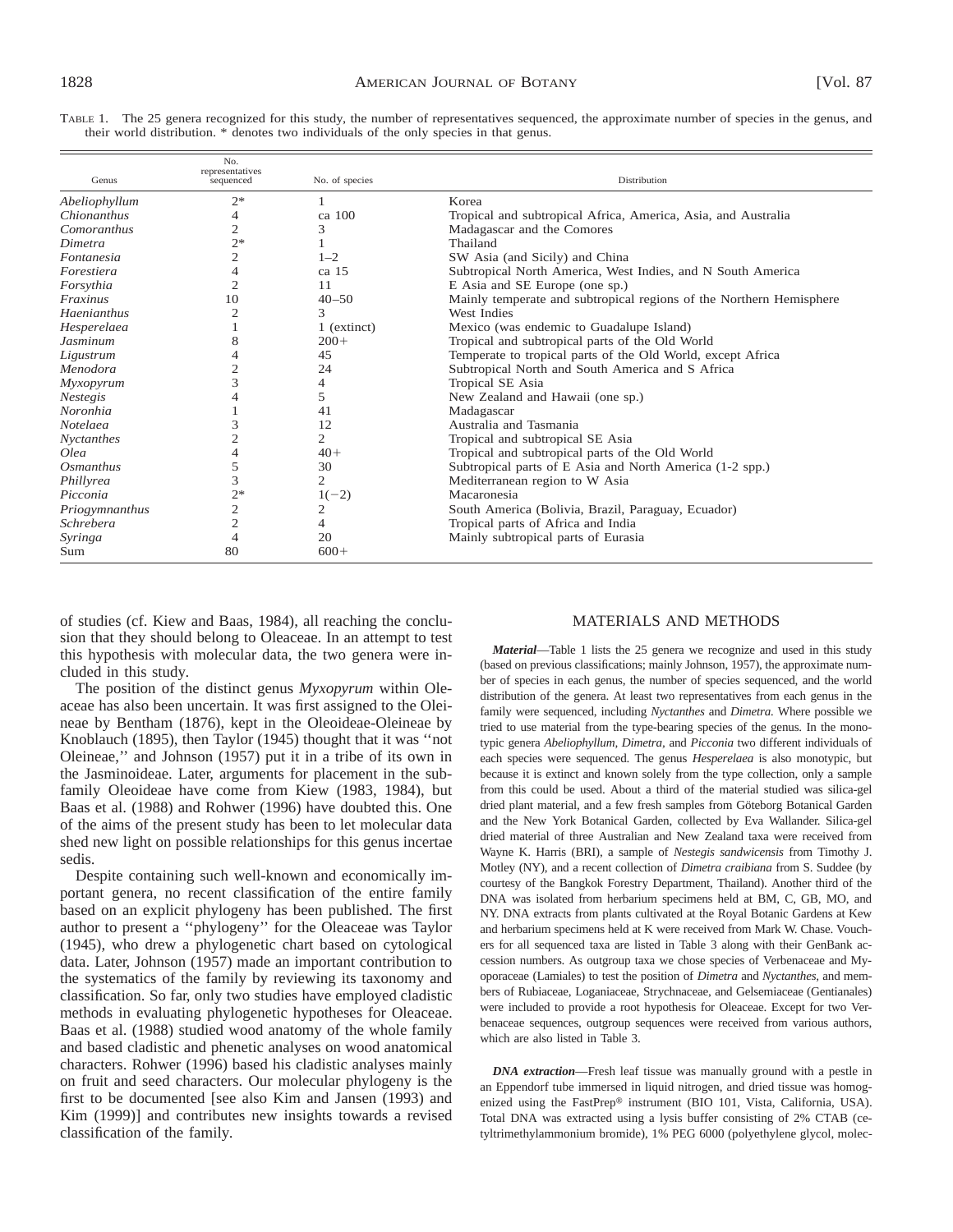| into tribes and subtribes. | TABLE 2. Previous classifications of recognized genera of |                                 | Oleaceae into subfamilies and tribes by different authors. The genera are arranged in order based on our new classification |                               |                     |
|----------------------------|-----------------------------------------------------------|---------------------------------|-----------------------------------------------------------------------------------------------------------------------------|-------------------------------|---------------------|
| Genus                      | Bentham (1876)                                            | Knoblauch (1895)                | Taylor (1945)                                                                                                               | Johnson (1957)                | This study          |
| Fontanesia                 | Fraxineae                                                 | Oleoideae-Fraxineae             | Jasminoideae-Fontaneseae                                                                                                    | Jasminoideae-Fontanesieae     | Fontanesieae        |
| Abeliophyllum              |                                                           |                                 | Jasminoideae-Fontaneseae                                                                                                    | Jasminoideae-Forsythieae      | Forsythieae         |
| Forsythia                  | Syringeae                                                 | Oleoideae-Syringeae             | Jasminoideae-Forsytheae                                                                                                     | Jasminoideae-Forsythieae      | Forsythieae         |
| Jasminum                   | Jasmineae                                                 | Jasminoideae-Jasmineae          | Jasminoideae-Jasmineae                                                                                                      | Jasminoideae-Jasmineae        | <b>Jasmineae</b>    |
| Menodora                   | <b>Jasmineae</b>                                          | Jasminoideae-Jasmineae          | Jasminoideae-Jasmineae                                                                                                      | Jasminoideae-Jasmineae        | <b>Jasmineae</b>    |
| Myxopyrum                  | Oleineae                                                  | Oleoideae-Oleineae              | incertae sedis ("not Oleineae") <sup>d</sup>                                                                                | Jasminoideae-Myxopyreae       | Мухоругеае          |
| Nyctanthes                 | Jasmineae                                                 | Jasminoideae-Jasmineae          | Jasminoideae-incertae sedis <sup>d</sup>                                                                                    | Verbenaceae                   | Мухоругеае          |
| Dimetra                    |                                                           |                                 |                                                                                                                             | Verbenaceae                   | Мухоругеае          |
| Ligustrum                  | Oleineae                                                  | Oleoideae-Oleineae              | Oleoideae-Oleineae                                                                                                          | Oleoideae-Oleeae              | Oleeae-Ligustrinae  |
| Syringa                    | Syringeae                                                 | Oleoideae-Syringeae             | Oleoideae-Syringeae                                                                                                         | Oleoideae-Oleeae              | Oleeae-Ligustrinae  |
| Conoranthus                |                                                           |                                 | Oleoideae-Oleineae <sup>d</sup>                                                                                             | Jasminoideae-Schrebereae      | Oleeae-Schreberinae |
| Schrebera                  | Syringeae                                                 | Oleoideae-Syringeaeb            | Oleoideae-Syringeae <sup>d</sup>                                                                                            | Jasminoideae-Schrebereae      | Oleeae-Schreberinae |
| Fraxinus                   | Fraxineae                                                 | Oleoideae-Fraxineae             | Oleoideae-Fraxineae                                                                                                         | Oleoideae-Fraxineae           | Oleeae-Fraxininae   |
| Chionanthus                | Oleineae <sup>a</sup>                                     | Oleoideae-Oleineae <sup>c</sup> | Oleoideae-Oleineae                                                                                                          | Oleoideae-Oleeae <sup>e</sup> | Oleeae-Oleinae      |
| Forestiera                 | Oleineae                                                  | Oleoideae-Oleineae              | Oleoideae-Oleineae                                                                                                          | Oleoideae-Oleeae              | Oleeae-Oleinae      |
| Haenianthus                |                                                           | Oleoideae-Oleineae              | Oleoideae-Oleineae <sup>d</sup>                                                                                             | Oleoideae-Oleeae              | Oleeae-Oleinae      |
| Hes perelaea               |                                                           | Oleoideae-Oleineae              | Oleoideae-Oleineae <sup>d</sup>                                                                                             | Oleoideae-Oleeae              | Oleeae-Oleinae      |
| Nestegis                   |                                                           |                                 |                                                                                                                             | Oleoideae-Oleeae <sup>r</sup> | Oleeae-Oleinae      |
| Noronhia                   | Oleineae                                                  | Oleoideae-Oleineae              | Oleoideae-Oleineae <sup>d</sup>                                                                                             | Oleoideae-Oleeae              | Oleeae-Oleinae      |
| Notelaea                   | Oleineae                                                  | Oleoideae-Oleineae              | Oleoideae-Oleineae <sup>d</sup>                                                                                             | Oleoideae-Oleeae              | Oleeae-Oleinae      |
| Olea                       | Oleineae                                                  | Oleoideae-Oleineae              | Oleoideae-Oleineae                                                                                                          | Oleoideae-Oleeae <sup>g</sup> | Oleeae-Oleinae      |
| <b>Osmanthus</b>           | Oleineae                                                  | Oleoideae-Oleineae              | Oleoideae-Oleineae                                                                                                          | Oleoideae-Oleeae <sup>h</sup> | Oleeae-Oleinae      |
| Phillyrea                  | Oleineae                                                  | Oleoideae-Oleineae              | Oleoideae-Oleineae                                                                                                          | Oleoideae-Oleeae              | Oleeae-Oleinae      |
| Picconia                   |                                                           |                                 |                                                                                                                             | Oleoideae-Oleeae              | Oleeae-Oleinae      |
| Priogymnanthus             |                                                           |                                 |                                                                                                                             |                               | Oleeae-Oleinae      |

*Priogymnanthus* <sup>a</sup> Including Linociera.

<sup>a</sup> Including *Linociera.*<br><sup>b</sup> as *Nathusia.*<br>' incl. *Mayepea* and *Tessarandra.*<br><sup>d</sup> genera not in Taylor's classification based on cytological studies, but relationships were discussed in the text.

e incl. *Linociera* and *Tessarandra*. f as *Gymnelaea*. g incl. *Tetrapilus*. h incl. *Amarolea* and *Siphonosmanthus*.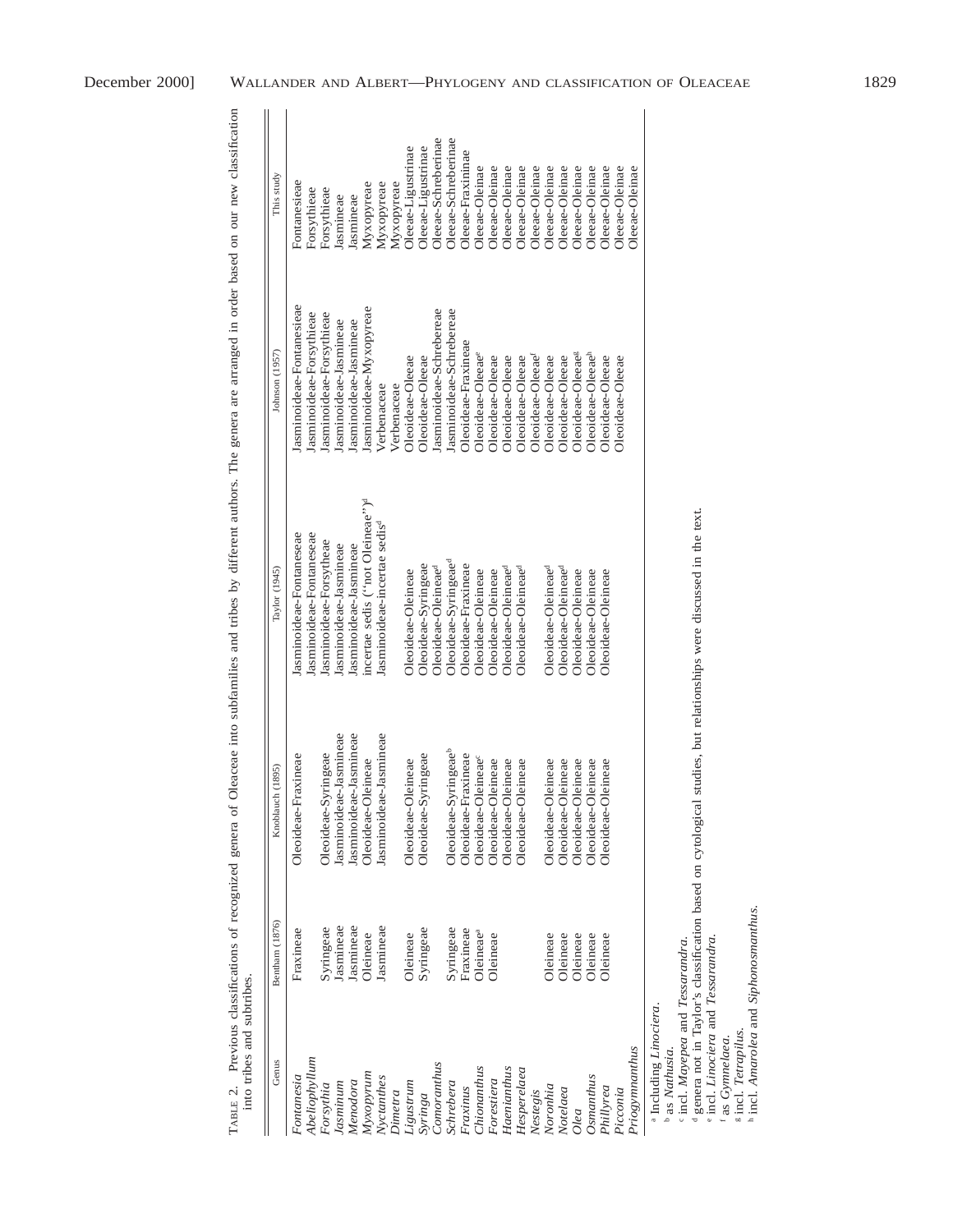| Ĕ<br>- 550<br>I<br>Harbam<br>֧֧֧֧֧֧֧֧֧֧֧֧֧֧֧֧֧֧֧֧֛֪֛֪֛֚֚֚֚֚֚֚֚֚֚֚֚֚֚֚֚֚֚֚֚֚֚֚֚֚֚֝֕֕֝֝֝֝֬֝֓֝֬֝֓֝֬֝֬֝֓֝֬֝֬֝֬֝֬֝֬֝֬֝֬֝֬֝֬֝֝֝<br>m<br>$\sim$<br>2.747040<br>ł<br>į<br>l                                                  |                                                       |
|----------------------------------------------------------------------------------------------------------------------------------------------------------------------------------------------------------------------|-------------------------------------------------------|
| ;;;<br>くへへい<br>i<br>:<br>:<br>$\frac{1}{2}$<br>mımhar<br>$\overline{a}$<br>$\ddot{\phantom{a}}$<br>į<br>.<br>Santa Catal<br>.<br>S<br>l<br>j<br>i<br>İ<br>֚֡<br>֧֦֪֚֚֚֚֚֚֚֚֚֚֚֚֚֚֚֚֚֚֝֝֝֝֝֬֝֝֝<br>$\frac{1}{2}$<br>F | i<br>I<br>I<br>Ĭ<br>;<br>;<br>֡֡֡֡֡֡֡֡<br>I<br>י<br>ו |

|                                                                                                         |                                                                       | GenBank accession number              |                                       |
|---------------------------------------------------------------------------------------------------------|-----------------------------------------------------------------------|---------------------------------------|---------------------------------------|
| Taxon                                                                                                   | Source of DNA/voucher                                                 | mL                                    | rps16                                 |
| Abeliophyllum distichum Nakai*<br>Ingroup                                                               | M. W. Chase 3881 (K)                                                  | GBAN-AF231808                         | GBAN-AF225216                         |
| Chionanthus filiformis (Vell.) P. S. Green                                                              | P. I. Oliveira 659 (GB)                                               | GBAN-AF231810<br>GBAN-AF231809        | GBAN-AF225218<br>GBAN-AF225217        |
| Chionanthus retusus Lindley & Paxton<br>Chionanthus ramiflorus Roxb.                                    | Collected in Australia, without voucher<br>E. Wallander 82 (GB)       | <b>GBAN-AF231811</b>                  | GBAN-AF225219                         |
| Chionanthus virginicus L.*                                                                              | E. Wallander 81 (GB)                                                  | GBAN-AF231812                         | GBAN-AF225220                         |
| Comoranthus madagascariensis H. Perrier                                                                 | Capuron 20913 (K)                                                     | GBAN-AF231813                         | GBAN-AF225221                         |
| Comoranthus minor H. Perrier<br>Dimetra craibiana Kerr*                                                 | F. G. Kerr 20476 (BM)<br>L. J. Dorr 4135 (K)<br>$\dot{\mathcal{A}}$ . | <b>GBAN-AF231815</b><br>GBAN-AF231814 | GBAN-AF225222<br>GBAN-AF225223        |
| Dimetra craibiana Kerr*                                                                                 | S. Suddee et al. 1000 (BKF, K, TCD)                                   | GBAN-AF231816                         | GBAN-AF225224                         |
| Fontanesia phyllyreoides Labill. ssp. fortunei (Carr.) Yait                                             | W. Chase 3878 (K)<br>Ż                                                | GBAN-AF231817                         | GBAN-AF225225                         |
| Fontanesia phillyreoides Labill.*                                                                       | E. Wallander 20 (GB)                                                  | <b>GBAN-AF231818</b>                  | GBAN-AF225226                         |
| Forestiera acuminata (Michx.) Poir.                                                                     | G. D'Arcy 5135A (C)<br>Wallander 100 (GB)<br>Þ.<br>Ц.<br>Ц            | <b>GBAN-AF231819</b><br>GBAN-AF231820 | GBAN-AF225228<br>GBAN-AF225227        |
| Forestiera eggersiana Krug & Urban<br>Forestiera neo-mexicana A. Gray                                   | Carter 1045 (GB)<br>₹.                                                | GBAN-AF231821                         | GBAN-AF225229                         |
| (Small) E. Murray<br>Forestiera segregata (Jacq.) Krug & Urban var. pinetorum                           | Wallander 191 (GB)<br>шi                                              | GBAN-AF231822                         | GBAN-AF225230                         |
| Forsythia suspensa (Thunb.) Vahl*                                                                       | Dahl 702 (GB)<br>Jutila 556 (NY)                                      | GBAN-AF231823<br>GBAN-AF231824        | <b>GBAN-AF225231</b><br>GBAN-AF225232 |
| Forsythia x intermedia Zabel<br>Fraxinus americana L.                                                   | Wallander 101 (GB)<br>$\dot{\mathbf{A}}$ .                            | GBAN-AF231825                         | GBAN-AF225233                         |
| Fraxinus anomala Torr.                                                                                  | C. Rollins 1899 (GB)<br>نم                                            | GBAN-AF231826                         | GBAN-AF225234                         |
| Murray<br>Fraxinus chinensis Roxb. var. rhynchophylla (Hance) E.                                        | Wallander 116 (GB)<br>Ŀi                                              | GBAN-AF231827                         | GBAN-AF225235                         |
| Fraxinus cuspidata Torr. var. macropetala (Eastw.) Rehd                                                 | W. Reichenbacher 1716 (MO)<br>Œ.                                      | GBAN-AF231828                         | GBAN-AF225236                         |
| Fraxinus dipetala Hook. & Arn.<br>Fraxinus excelsior L.*                                                | Wallander 180 (GB)<br>Wallander 159 (GB)<br>ЕÓ<br>шİ                  | GBAN-AF231829<br>GBAN-AF231830        | GBAN-AF225237                         |
| Fraxinus excelsior L. var. diversifolia                                                                 | Wallander 1 (GB)<br>$\overrightarrow{\mathbf{m}}$                     |                                       | GBAN-AF225238                         |
| Fraxinus greggii A. Gray                                                                                | Rafael Diaz 406 (MO)                                                  | GBAN-AF231831                         | GBAN-AF225239                         |
| Fraxinus ornus L.                                                                                       | E. Wallander 31 (GB)                                                  | GBAN-AF231832                         | GBAN-AF225240                         |
| Fraxinus xanthoxyloides (G. Don) DC. var. dimorpha (Coss. & Dur.) Lin-<br>Fraxinus quadrangulata Michx. | Wallander 141 (GB)<br>Wallander 98 (GB)<br>ЕÓ<br>ЕÓ                   | GBAN-AF231833                         | GBAN-AF225241                         |
| gelsh.                                                                                                  |                                                                       | GBAN-AF231834                         | GBAN-AF225242                         |
| Haenianthus incrassatus Griseb.*                                                                        | F. Thome & G. R. Proctor 48278 (NY)<br>$\vec{\mathbf{z}}$             | GBAN-AF231835                         | GBAN-AF225243                         |
| Jrban) Knobl<br>Haenianthus salicifolius Griseb. var. obovatus (Krug &                                  | B. Ståhl & J. Knudsen 2302 (GB)<br>Palmer 81 (K)                      | GBAN-AF231836                         | GBAN-AF225244<br>GBAN-AF225245        |
| Hesperelaea palmeri A. Gray<br>Jasminum fluminense Vell.                                                | Struwe 1098 (NY)                                                      | GBAN-AF231837                         | GBAN-AF225246                         |
| Jasminum humile L.                                                                                      | A. Dahlstrand 2073 (GB)<br>K.                                         | GBAN-AF231838                         | GBAN-AF225247                         |
| Jasminum mesnyi Hance                                                                                   | A. Dahlstrand 37 (GB)<br>K.                                           | GBAN-AF231839                         | GBAN-AF225248                         |
| Jasminum nitidum Skan                                                                                   | Wallander 195 (GB)<br>ЕÓ                                              | GBAN-AF231840                         | GBAN-AF225249                         |
| Jasminum nudiflorum Lindl.                                                                              | Wallander 193 (GB)<br>Ξİ                                              | GBAN-AF231841                         | GBAN-AF225250                         |
| Jasminum odoratissimum L.<br>Jasminum officinale L.*                                                    | Wallander 130 (GB)<br>Wallander 194 (GB)<br>щi<br>ЕÓ                  | GBAN-AF231842<br>GBAN-AF231843        | GBAN-AF225252<br><b>GBAN-AF225251</b> |
| Jasminum sinense Hemsl.                                                                                 | Sino-American Guizhou Bot. Exp. no. 228 (NY)                          | GBAN-AF231844                         | <b>GBAN-AF225253</b>                  |
| Ligustrum ovalifolium Hassk.                                                                            | E. Wallander 197 (GB)                                                 | GBAN-AF231845                         | GBAN-AF225254                         |
| Ligustrum sempervirens (Franch.) Lingelsh.                                                              | cult. Kew, voucher # 000.73.10104 (K)                                 | GBAN-AF231846                         | <b>GBAN-AF225255</b>                  |
| Ligustrum sinense Lour.                                                                                 | E. Wallander 198 (GB)                                                 | GBAN-AF231847                         | GBAN-AF225256                         |
| Ligustrum vulgare L.                                                                                    | Å. Dahlstrand 1081 (GB)<br>Wallander 168 (GB)<br>K.<br>ЕÓ             | GBAN-AF231849<br>GBAN-AF231848        | GBAN-AF225258<br><b>GBAN-AF225257</b> |
| Menodora integrifolia (Cham. & Schltdl.) Steud.<br>Menodora africana Hook.                              | S. G. Tressens et al. 546 (GB)                                        | GBAN-AF231850                         | GBAN-AF225259                         |
| Myxopyrum nervosum Blume*                                                                               | J. E. Coode 6845 (K)<br>z.                                            | GBAN-AF231851                         | GBAN-AF225260                         |
| Myxopyrum smilacifolium Blume var. confertum (Kerr) Kiew                                                | F. van Beusekom & T. Santisuk 2859 (C)<br>ن                           | GBAN-AF231852                         | GBAN-AF225261                         |
| Myxopyrum smilacijolium Blume var. confertum (Kerr) Kiew                                                | C. Wang 34636 (NY)                                                    | GBAN-AF231853                         | GBAN-AF225262                         |
| Nestegis cunninghamii (Hook. f.) L. Johnson<br>Nestegis apetala (Vahl) L. Johnson*                      | W. Chase 3940 (K)<br>W. Chase 3884 (K)<br>Σ.<br>$\overline{\Sigma}$   | GBAN-AF231854<br>GBAN-AF231855        | GBAN-AF225263<br>GBAN-AF225264        |
|                                                                                                         |                                                                       |                                       |                                       |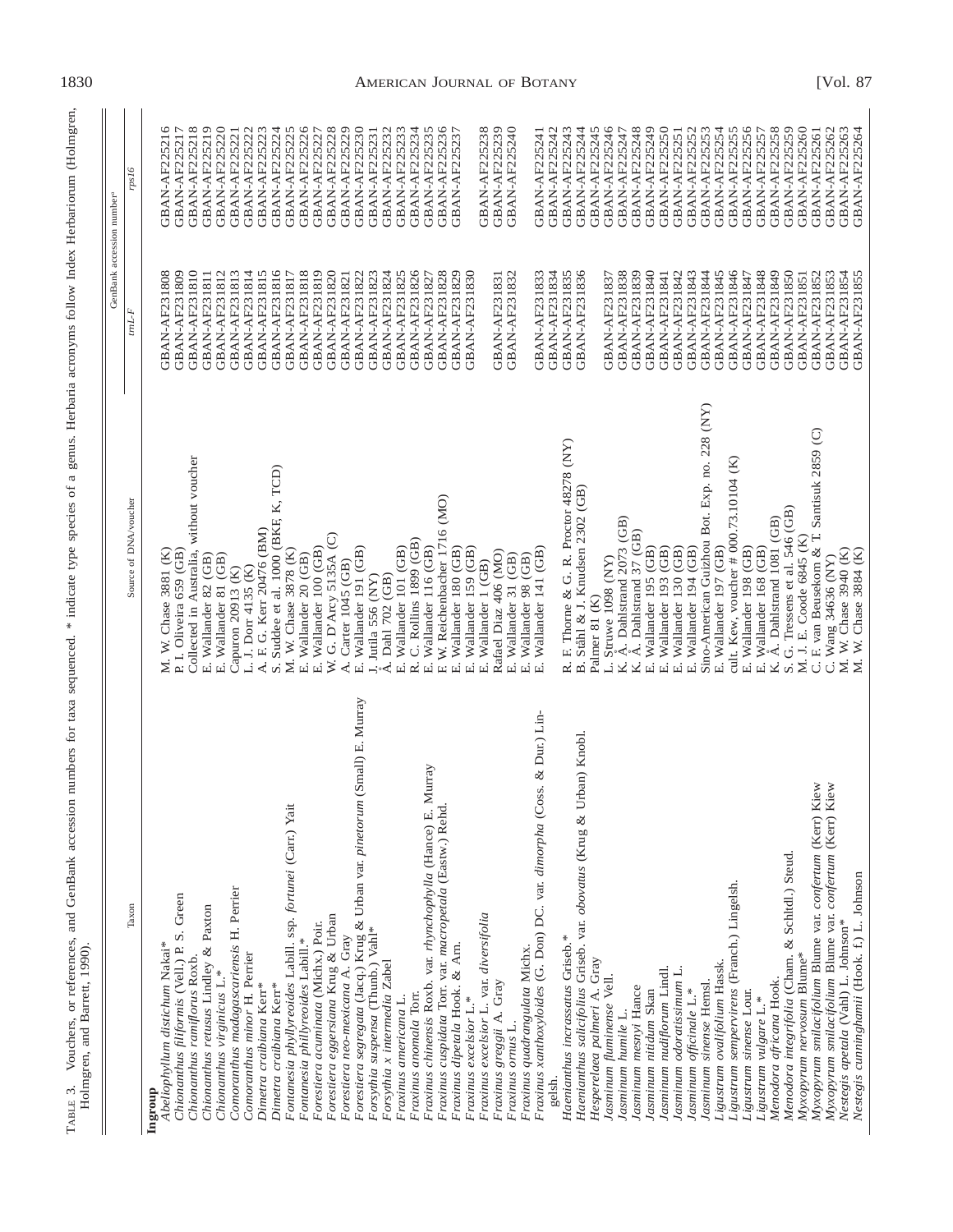| ٢<br>١ |  |
|--------|--|
| ŗ<br>г |  |

 $\frac{1}{2}$ 

|                                                                                |                                                           | GenBank accession number <sup>4</sup> |                      |
|--------------------------------------------------------------------------------|-----------------------------------------------------------|---------------------------------------|----------------------|
| Taxon                                                                          | Source of DNA/voucher                                     | $\mathit{trnL-}F$                     | rps16                |
| Nestegis lanceolata (Hook. f.) L. Johnson                                      | M. Pole s.n. (BRI)                                        | GBAN-AF231856                         | GBAN-AF225265        |
| Nestegis sandwicensis (Gray) O. & I. Deg. & L. Johnson                         | $T.$ Motley 2014 (NY)                                     | GBAN-AF231857                         | GBAN-AF225266        |
| Noronhia emarginata (Lam.) Thouars*                                            | Zona 2885 (NY)<br>J. Pruski, B. Stein & S.                | <b>GBAN-AF231858</b>                  | GBAN-AF225267        |
| Notelaea longifolia Vent.*                                                     | K. Egeröd 9264 (GB)                                       | GBAN-AF231859                         | GBAN-AF225268        |
| Notelaea microcarpa R. Brown                                                   | W. K. Harris 91 (BRI)                                     | GBAN-AF231860                         | GBAN-AF225269        |
| Notelaea punctata R. Brown                                                     | W. K. Harris 89 (BRI)                                     | <b>GBAN-AF231861</b>                  | GBAN-AF225270        |
| Nyctanthes aculeata Craib                                                      | F. G. Kerr 13501 (K)<br>$\overline{\mathcal{A}}$          | GBAN-AF231862                         | GBAN-AF225271        |
| Nyctanthes arbor-tristis L.                                                    | Å. Dahlstrand s.n., 2 Oct. 1952 (GB)<br>K.                | <b>GBAN-AF231863</b>                  | GBAN-AF225272        |
| Olea brachiata (Lour.) Merrill                                                 | Y. Liang 66470 (GB)<br>H.                                 | GBAN-AF231864                         | <b>GBAN-AF225273</b> |
| Olea capensis L.                                                               | E. Wallander 26 (GB)                                      | GBAN-AF231865                         | GBAN-AF225274        |
| Olea europaea L.*                                                              | Å. Dahl 703 (GB)                                          | GBAN-AF231866                         | <b>GBAN-AF225275</b> |
| Olea paniculata R. Brown                                                       | W. Chase 3882 (K)<br>ΣÌ,                                  | GBAN-AF231867                         | GBAN-AF225276        |
| Osmanthus americanus (L.) A. Gray                                              | S. A. Spongberg et al. 17159 (NY)<br>E. Wallander 28 (GB) | GBAN-AF231868                         | GBAN-AF225277        |
| Osmanthus fragrans Lour.*                                                      |                                                           | <b>GBAN-AF231869</b>                  | GBAN-AF225278        |
| Osmanthus heterophyllus (G. Don) P. S. Green                                   | Wallander 223 (GB)<br>$\vec{E}$                           | <b>GBAN-AF231870</b>                  | <b>GBAN-AF225279</b> |
| Osmanthus insularis Koidz.                                                     | Wallander 231 (GB)<br>Е.<br>П                             | <b>GBAN-AF231871</b>                  | GBAN-AF225280        |
| Osmanthus rigidus Nakai                                                        | Wallander 230 (GB)<br>.<br>भ                              | GBAN-AF231872                         | <b>GBAN-AF225281</b> |
| Phillyrea angustifolia L.                                                      | J. Lewalle 10113 (C)                                      | GBAN-AF231873                         | GBAN-AF225282        |
| Phillyrea latifolia L.*                                                        | M. W. Chase 3880 (K)                                      | GBAN-AF231874                         | <b>GBAN-AF225283</b> |
| Phillyrea media L.                                                             | C. Stutz $3140$ (NY)<br>H                                 | <b>GBAN-AF231875</b>                  | GBAN-AF225284        |
| Picconia excelsa (Aiton) DC.*                                                  | Wallander 132 (GB)<br>$\overline{E}$                      | GBAN-AF231876                         | <b>GBAN-AF225285</b> |
| Priogymuanthus apertus (B. Ståhl) P. S. Green                                  | Cornejo & C. Bonifaz 5303-B (GB)<br>$\times$              |                                       | GBAN-AF225286        |
| Priogymnanthus hasslerianus (Chodat) P. S. Green*                              | E. Hassler 11889 (C)                                      | GBAN-AF231877                         | GBAN-AF225287        |
| Schrebera alata (Hochst.) Welw.                                                | W. Chase 3883 (K)<br>$\overline{\mathbf{x}}$              | <b>GBAN-AF231878</b>                  | GBAN-AF225288        |
| Schrebera mazoensis S. Moore                                                   | D. C. Plowes 1303 (NY)                                    | GBAN-AF231879                         | GBAN-AF225289        |
| Syringa pekinensis Rupr.                                                       | Lancaster 1623 (K)                                        | <b>GBAN-AF231880</b>                  | GBAN-AF225290        |
| Syringa reticulata (Blume) H. Hara                                             | Wallander 228 (GB)<br>。<br>山                              | <b>GBAN-AF231881</b>                  | <b>GBAN-AF225291</b> |
| Syringa vulgaris L.*                                                           | Wallander 111 (GB)<br>.<br>Ш                              | GBAN-AF231882                         | GBAN-AF225292        |
| Syringa yunnanensis Franchet                                                   | Wallander 170 (GB)<br>$\overline{E}$                      | GBAN-AF231883                         | GBAN-AF225293        |
| Lantana camara L. (Verbenaceae)<br>Outgroup                                    | C. Vazquez Yanes 526 (GB)                                 | GBAN-AF231884                         | GBAN-AF225294        |
| Stachytarpheta dichotoma (Ruiz & Pav.) Vahl (Verbenaceae)                      | Olmstead and Reeves (1995)                                | GBAN-AJ299260                         | GBAN-AJ299259        |
|                                                                                | H. Kalheber 78-506 (GB)                                   | <b>GBAN-AF231885</b>                  | <b>GBAN-AF225295</b> |
| Myoporum insulare R. Br. (Myoporaceae)<br>Verbena officinalis L. (Verbenaceae) | B. Oxelman (unpublished)                                  |                                       | GBAN-AJ299258        |
| Myoporum mauritianum DC.                                                       | Olmstead and Reeves (1995)                                | GBAN-AJ299257                         |                      |
| Gelsemium sempervirens (L.) Aiton (Gelsemiaceae)                               | Rova et al. (unpubl.); Andersson and Rova (1999)          | $^{+}$<br><b>GBAN-AF102428</b>        | GBAN-AF004092        |
|                                                                                |                                                           | <b>GBAN-AF159696</b>                  |                      |
| Antonia ovata Pohl. (Loganiaceae)                                              | Rova et al. (unpubl.); Andersson and Rova (1999)          | <b>GBAN-AF102379</b>                  | GBAN-AF004091        |
| Strychnos tomentosa Benth. (Strychnaceae)                                      | Rova et al. (unpubl.)                                     | GBAN-AF102484                         |                      |
| Strychnos nux-vomica L. (Strychnaceae)                                         | Andersson and Rova (1999)                                 |                                       | GBAN-AF004094        |
| Cinchona pitayensis Wedd. (Rubiaceae)<br>Cinchona pubescens Vahl (Rubiaceae)   | Andersson and Rova (1999)<br>Rova et al. (unpubl.)        | GBAN-AF152684                         | GBAN-AF004035        |
| Coffea arabica L. (Rubiaceae)                                                  | (unpubl.); Andersson and Rova (1999)<br>Rova et al.       | GBAN-AF102405                         | GBAN-AF004038        |
| Luculia gratissima Sweet x tsetensis (Rubiaceae)                               | Rova et al. (unpubl.)                                     | GBAN-AF102453                         | GBAN-AF242974        |
|                                                                                |                                                           |                                       |                      |

<sup>2</sup><br>The prefix GBAN- has been added to link the online version of American Journal of Botany to GenBank but is not part of the actual accession number. The prefix GBAN- has been added to link the online version of *American Journal of Botany* to GenBank but is not part of the actual accession number.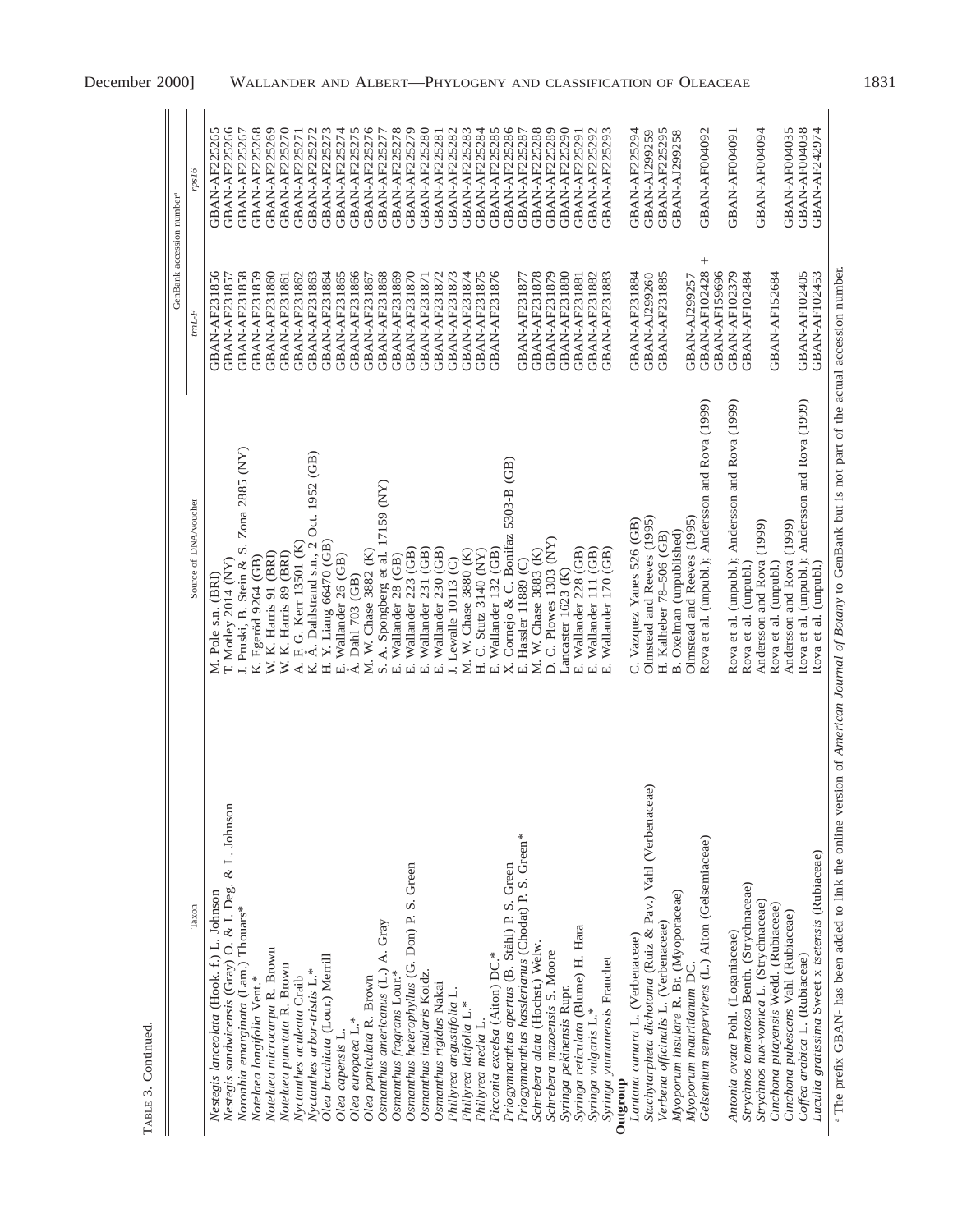TABLE 4. Primer sequences used for PCR and sequencing.

| Name   | Primer sequence $(5'-3')$ | Position            | Reference                           |
|--------|---------------------------|---------------------|-------------------------------------|
| tRNc   | CGAAATCGGTAGACGCTACG      | trnL fwd            | Taberlet et al. (1991)              |
| tRNd   | GGGATAGAGGGACTTGAACC      | $trnL$ rev          | Taberlet et al. (1991)              |
| tRNe   | GGTTCAAGTCCCTCTATCCC      | trnL-F igs fwd      | Taberlet et al. (1991)              |
| tRNf   | ATTTGAACTGGTGACACGAG      | $trnL-F$ igs rev    | Taberlet et al. (1991)              |
| rpsF   | GTGGTAGAAAGCAACGTGCGACTT  | rps 16 end fwd      | Oxelman, Lidén, and Berglund (1997) |
| rpsMRP | GGATCCCAAAACAAGGAAACACC   | rps 16 internal rev | Persson $(2000)$                    |
| rpsMF2 | GGGTATGTTGCTGCCATTTTGAAA  | rps 16 internal fwd | this study                          |
| rpsR2  | TGCGGATCGAACATCAATTGCAAC  | rps 16 end rev      | Oxelman, Lidén, and Berglund (1997) |

ular weight 6000), 1.4 mol/L NaCl, 10 mmol/L Tris-HCl, and 20 mmol/L EDTA. Lysis was performed at  $74^{\circ}$ C with 2% mercaptoethanol added, followed by cleaning with the Geneclean® II kit (BIO 101). Cleaned DNA was transferred to 10 mmol/L Tris and kept in freezer.

*cpDNA regions and primers*—For our study, we chose two noncoding chloroplast regions, the *trnL-F* region and the intron of *rps16.* The *trnL-F* region consists of the *trnL* intron and the *trnL*-*trnF* intergenic spacer (Taberlet et al., 1991). The primer pair tRNc/tRNf (Table 4) was used to amplify the entire region of  $\sim$ 900 bp in one PCR (polymerase chain reaction). In some cases, the tRNc/tRNd and the tRNe/tRNf primer pairs were used to amplify the intron and the spacer, respectively. The intron of *rps16* is a group II intron that was first used for phylogenetic studies by Oxelman, Lidén, and Berglund (1997). The primer pair rpsF/rpsR2 was used to amplify the entire 800–900 bp region. For DNA of low quality, internal primers were used with each of the end primers to split that region into two approximately equal halves. The position of the internal forward primer (rpsMF2) is located  $\sim$  50 base pairs downstream of the internal reverse primer (rpsMRP), giving sufficient overlap for determining a full sequence.

Amplification—Most PCRs were performed in a 25-µL reaction volume using the Taq kit from Boehringer Mannheim (now Roche Molecular Biochemicals, Indianapolis, Indiana, USA). These amplifying reactions were run on a Perkin Elmer GeneAmp® PCR System 9600 version 2.01, using the same program for both chloroplast regions (30 cycles of  $[95^{\circ}C 50 \text{ sec}, 60^{\circ}C 50 \text{ sec},$ 72°C 1 min 50 sec]). A second round of PCR was sometimes performed using the first PCR product as template. In this case, the first PCR products were run out on a low-melting-point agarose gel, stained with ethidium bromide to visualize the bands, then cut out and dissolved in water. No further cleaning was done before the second PCR. The PCR products (from first or second PCR) were purified before sequencing using the Geneclean<sup>®</sup> II kit (BIO 101). Some PCR reactions were performed in 50-µL volumes using polymerase and buffer of the Thermoprime  $+$  kit (Advanced Biotechnologies Ltd., Surrey, UK), or in 25-µL reactions using Ready-To-Go<sup>®</sup> PCR beads (Amersham Pharmacia Biotech AB, Uppsala, Sweden), following the manufacturer's instructions. In these cases, both chloroplast regions were amplified on a Perkin Elmer Cetus 480 version 1.1, using the same cycling program (27 cycles of [94°C 1 min, 60°C 1 min, 72°C 1 min]). The PCR products were purified before sequencing using the QIAquick<sup>®</sup> PCR Purification Kit (QIAGEN® GmbH, Hilden, Germany).

*Sequencing*—Sequencing reactions, using the same primer sequences as in the PCR, were performed on a Perkin Elmer GeneAmp® PCR System 9600 version 2.01 (1 min at 95 $^{\circ}$ C, followed by 32 cycles of [95 $^{\circ}$ C 10 sec, 50 $^{\circ}$ C 5 sec, 60°C 3 min]), using the dRhodamine Terminator Cycle Sequencing Ready Reaction DNA sequencing kit with AmpliTaq® DNA polymerase (Perkin Elmer Applied Biosystems, Foster City, California, USA) and HT1000 *half-TERM* Dye Terminator Reagent (GENPAK Inc., Stony Brook, New York, USA). Before gel separation, the sequence reaction products were cleaned using Sephadex® G-50 Fine DNA Grade (Amersham Pharmacia Biotech AB) in Centrisep Spin Columns (Princeton Separations, Philadelphia, Pennsylvania, USA). Separation of the fragments was done on a 5% Long Ranger® gel (FMC BioProducts, Rockland, Maine, USA) on an ABI Prism<sup>®</sup> 377 DNA Sequencer (Perkin Elmer Applied Biosystems). The ABI Prism<sup>®</sup> 377 Collection software version 2.1 was used to evaluate the sequences. Some sequencing reactions were also performed on an ALFexpress<sup>®</sup> DNA Sequencer (Amersham Pharmacia Biotech AB). Reactions were then performed using the ThermoSequenase fluorescent labeled primer cycle sequencing kit with 7 deaza-dGTP (Amersham Pharmacia Biotech AB) and Cy5-labeled primers. Cycle sequencing reactions were performed on a Perkin Elmer Cetus 480 version 1.1 (2 min at 96°C, followed by 18 cycles of [95°C 30 sec, 60°C 40 sec]). The reaction products were loaded without further cleaning on a 0.5 mm 5.28% Page-Plus gel (Amresco®, Solon, Ohio, USA). Sequences were evaluated with the ALFwin® software version 1.10.

*Alignment and indel coding*—The forward and reverse sequences were checked and edited using the Sequencher® software version 3.1 (Gene Codes Corporation, Ann Arbor, Michigan, USA). Consensus sequences from each of the two chloroplast loci were aligned separately. The two sequences of each of *Abeliophyllum* and *Picconia* were found to be identical so only one of them was included. Alignment was done using the assembly feature in Sequencher, and then manually adjusted using criteria described in Andersson and Rova (1999). Adding new sequences to the alignment was relatively easy because of conserved regions and shared indels. Twenty-two indels in the *rps16* matrix and 20 in the *trnL-F* were considered informative, and indel characters were added to the combined matrix (using A/T for present/absent). A few insertions, which did not contain informative characters, were then deleted. Autapomorphic insertions were also removed. The alignment is available from the corresponding author upon request.

*Cladistic analyses*—The combined matrix consisted of 78 ingroup taxa and ten outgroup taxa. Two taxa in this matrix, *Hesperelaea palmeri* and *Priogymnanthus apertus,* were represented by the *rps16* sequence only, and in the case of *Hesperelaea,* only the first 423 bp of the sequence were included (because of sequencing problems with the second part). The two data sets were subjected to parsimony analyses separately, and in combination, and in the latter case with and without indel characters, using PAUP\* version 4.0b4a (Swofford, 2000) on a Power Macintosh. All characters were analyzed using equal weights  $(=1)$ , and gaps were treated as missing data.

Initial rounds of PAUP analyses yielded tree overflow with maximum memory settings so the following search strategy was adopted: first a search for multiple tree islands was conducted by doing 100 random addition sequence replicates, limited to only ten saved trees from each. The resulting most parsimonious trees were then used as starting trees for TBR (tree bisectionreconnection) branch swapping in an additional heuristic search for shorter trees. Up to 5000 additional trees of equal or shorter length were allowed to be saved and were then compared to the starting trees as consensus trees.

Another strategy was also adopted, namely excluding some taxa thought to cause most of the problems with thousands of equally parsimonious trees. By starting out with only two of the closest outgroup taxa (Verbenaceae) and 16 ingroup ''backbone taxa,'' and then restoring a few taxa in successive runs, we were able to determine which were causing the problem. It was also evident from the first runs, and from inspecting the alignment, that the taxa of Johnson's tribe Oleeae are very closely related and not many characters are available to support any particular interrelationship. By only representing each genus in this tribe with one sequence, but excluding taxa with an in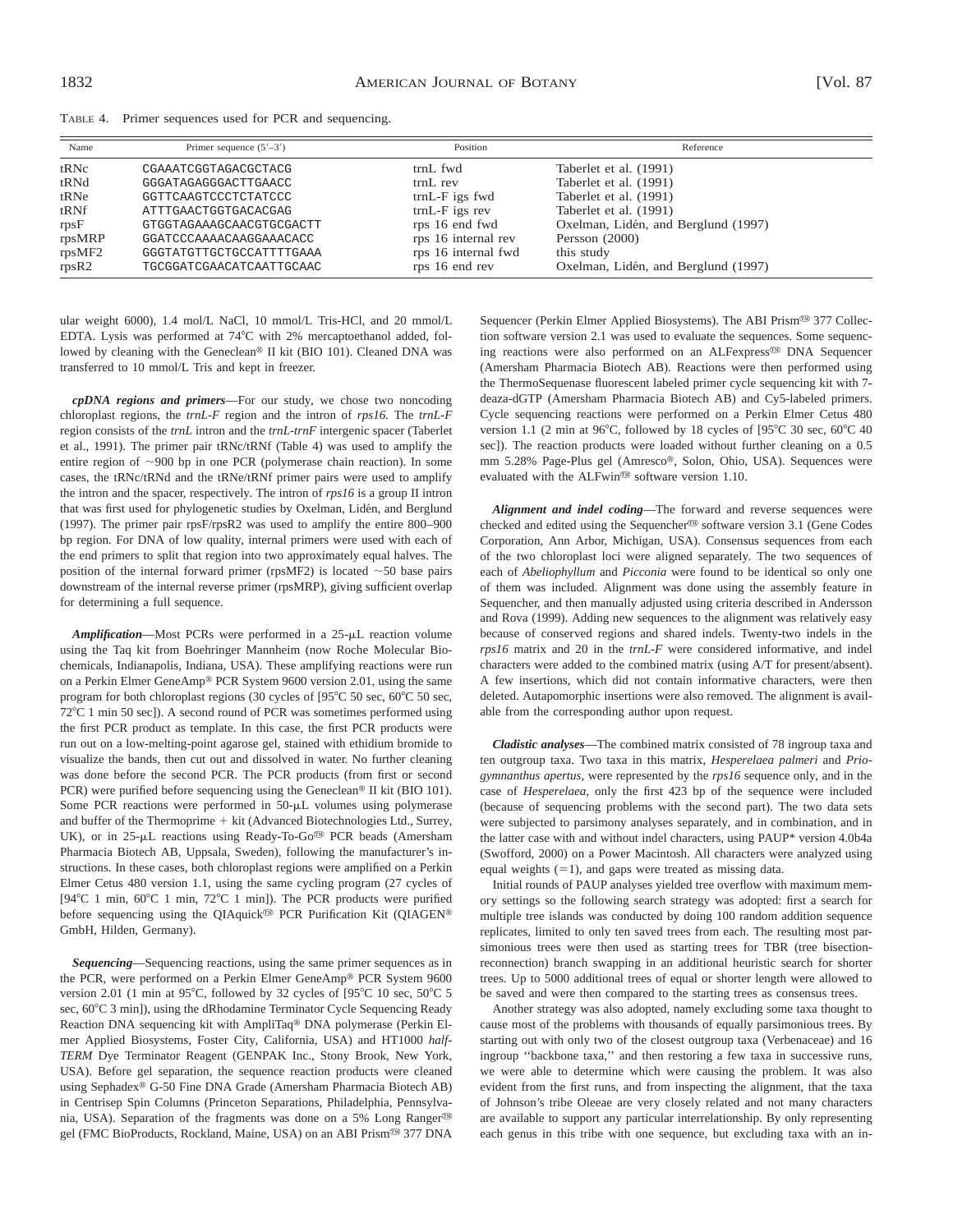complete sequence (e.g., *Hesperelaea palmeri*), the number of trees obtained drastically decreased. In an analysis that made the best compromise between computational time and fewest excluded taxa, 64 of the 78 ingroup taxa were included, and 4312 trees were found with complete TBR branch-swapping.

Parsimony jackknifing (Farris et al., 1996) was performed on the combined matrix, with and without indel characters added, using XAC (J. S. Farris, Swedish Museum of Natural History, Stockholm, Sweden). One thousand jackknife replicates, each with ten random addition sequences and nonrotational branch-swapping (J. S. Farris, Swedish Museum of Natural History, Stockholm, Sweden, personal communication), were conducted.

## RESULTS

The *rps16* data set contained 1212 characters, of which 265 were informative, and the *trnL-F* 1211 characters, of which 240 were informative. The combined matrix with the indel characters included (and autapomorphic and other uninformative indels removed) contained 1890 characters, of which 524 were informative. The resulting consensus trees of the most parsimonious trees from the separate analyses were compatible, although not equally well resolved (not shown). The limited analysis of the combined matrix with indel characters resulted in 810 most parsimonious trees of length 1509. In the additional analysis, no shorter trees were found. Strict consensus trees computed for the first 810 trees and for the 5000 extra trees were identical, shown in Fig. 1 with jackknife support values exceeding 50%. In Fig. 2, one of the most parsimonious trees (randomly chosen) from this analysis is shown as a phylogram. The strict consensus trees from the analyses of the combined data sets, compared to those from the separate analyses, are resolved to a higher degree, but there were no differences in topology between the strict consensus trees from the analyses with and without indel characters. The only difference was in the amount of jackknife support, i.e., clades that shared informative indels received slightly higher support values. The trees from the alternative search strategy were, although containing fewer taxa, congruent with the trees from the full analyses. The RI of the trees from all analyses varied between 82 and 84%.

### DISCUSSION

*The molecular result*—Although the Oleaceae traditionally are divided into two subfamilies, this may not be a phylogenetically natural representation. In the consensus tree (Fig. 1), the Jasminoideae are paraphyletic because the tribe Jasmineae is sister to the Oleoideae. The jackknife analysis gives 76% support for this resolution, and all tribal clades are given strong support (95–100%). The phylogram (Fig. 2) shows that within *Fraxinus* and its sister group, branch lengths are very short, explaining the relatively low support in this group. Like many other noncoding chloroplast regions, *rps16* and *trnL-F* have too little variation to resolve phylogenies at an infrageneric level, at least for relatively recently diverged groups (cf. Small et al., 1998). Previously, Gielly and Taberlet (1994) have shown that the variation in the *trnL-F* region is too low to resolve relationships within *Fraxinus.* For the Oleaceae family, the *rps16* intron is more informative than the *trnL-F* region, but still, the combined data set does not contain enough informative characters to resolve the inter-tribal relationships outside Jasmineae and Oleeae (i.e., branch lengths between the basal tribes are almost zero).

*Congruence between molecular data and other characters*—The result of the molecular analyses agrees well with nonmolecular data, e.g., chromosomal data (Taylor, 1945), wood anatomy (Baas et al., 1988), ovule number and position (Taylor, 1945; Rohwer, 1996), fruit anatomy (Rohwer, 1996), flavonoid glycosides (Harborne and Green, 1980), and iridoids (Jensen, 1992). The monophyly of the Oleoideae is not only supported by the present molecular analysis, but also by numerous morphological, anatomical, chemical, and chromosomal synapomorphies. The subfamily Jasminoideae, on the other hand, is not supported by this study, nor by any nonmolecular synapomorphies. Some of the many characters supporting the results from this study are shown on a summary tree (Fig. 3) and are discussed under the tribal and subtribal sections further below. Fruit type, which varies considerably in the Oleaceae (Rohwer, 1996), is also discussed.

*A new classification*—Based on the molecular phylogeny, supported by nonmolecular data, some changes in the classification are necessary to accord with these results. The subfamily Jasminoideae is clearly paraphyletic, and it is now time to abandon the subfamilial classification. It has been convenient to put all genera excluded from the Oleoideae in another subfamily, even though they do not share any apomorphies. Already Johnson (1957) saw the need to ''ultimately abandon the subfamilies and to treat the allotetraploid Oleoideae as equivalent to the other tribes.'' Rohwer (1996) stated that ''the Jasminoideae is so heterogeneous in its present circumscription that it seems advisable to dismember it as a taxonomic unit,'' and Qin (1996), who based his conclusions on leaf peroxidases and morphology of a few genera of the family, revoked ''the subfamily rank because the tribes in subfamily Jasminoideae have no points in common.'' Kiew and Baas (1984) proposed to abandon the use of subfamilies and revert to the old tribes sensu Bentham (1876). In this case, the Oleoideae would fall apart to Fraxineae, Syringeae, and Oleeae, and the jasminoids would stay in their assigned tribes (sensu Johnson). However, our present findings suggest that only dropping the subfamily rank and keeping the tribes unaltered is unsatisfactory. Because chromosomal data and a number of morphological characters support the monophyly of Oleoideae, we think it is important to recognize this. We suggest that changing rank of the subfamily Oleoideae to tribe Oleeae, and changing all previous tribes of Oleoideae to subtribes, is a better solution. In this way the monophyly of this group is shown, equal in status to the jasminoid tribes.

Therefore, we present a revised classification of Oleaceae (Table 2; Appendix), shown on a summary tree in Fig. 3. We recognize five tribes: Myxopyreae (*Myxopyrum, Nyctanthes,* and *Dimetra*), Fontanesieae (*Fontanesia*), Forsythieae (*Forsythia* and *Abeliophyllum*), Jasmineae (*Jasminum* and *Menodora*) and Oleeae. The Oleeae now contain four subtribes: Ligustrinae (*Syringa* and *Ligustrum*), Schreberinae (*Schrebera* and *Comoranthus*), Fraxininae (*Fraxinus*), and Oleinae (the remaining 12 genera). The subtribes Schreberinae and Fraxininae are new (Appendix).

From this point forward, when we discuss and compare our results with those of other studies, there are cases where it is simpler to refer to the old taxonomy, i.e., subfamilial groupings. In order not to cause confusion when using the tribal name Oleeae, we will state whether it is our new tribe Oleeae (former subfamily Oleoideae) or subtribe Oleinae (former tribe Oleeae). The term ''jasminoids'' is used to refer to the tribes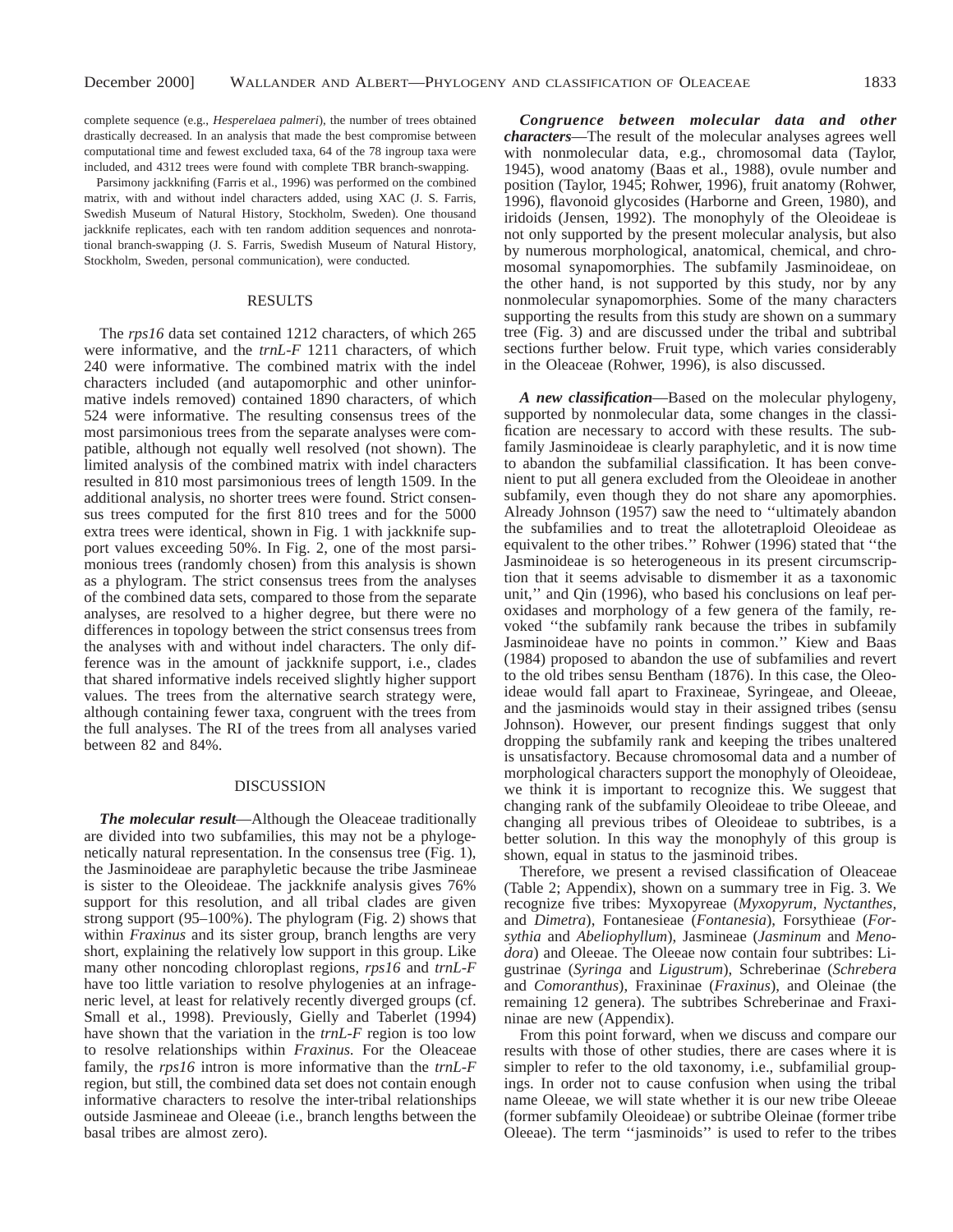

Fig. 1. Strict consensus tree of the most parsimonious trees from the analyses of the combined data set with indels coded as separate characters. Jackknife support values over 50% are shown above the branches. Tribal delimitations follow this study.

Myxopyreae, Fontanesieae, Forsythieae, and Jasmineae, i.e., the former subfamily Jasminoideae.

As can be seen by comparing our classification with that of Johnson (1957), apart from alterations in ranks, the changes are: (1) transfer of the tribe Schrebereae (as subtribe Schreberinae) back to our tribe Oleeae, (2) reinstatement of the subtribe Ligustrinae (with *Syringa* and *Ligustrum*) in tribe Oleeae, and (3) inclusion of the formerly incertae sedis *Nyctanthes* and *Dimetra* with *Myxopyrum* in Myxopyreae.

*The new tribe Oleeae*—The Oleeae are clearly a monophyletic group, supported by numerous data (Fig. 3). The haploid chromosome number  $n = 23$  is basic in all genera of the new tribe Oleeae. In contrast, the basic number of the jasminoids is either  $x = 11$ , (12), 13, or 14. Chromosome numbers served as one of the fundamental characters upon which Taylor (1945) based his division of Oleaceae into subfamilies and tribes. It was suggested by Taylor that the  $x = 23$  group has an allopolyploid origin (from two unknown and now probably extinct jasminoids with  $x = 11$  and 12).

The ovaries of all Oleaceae are bilocular and the number of ovules in each locule vary from one to many. All genera of Oleaceae have pendulous ovules, except Myxopyreae, which has ascending ovules (see below). The synapomorphy for the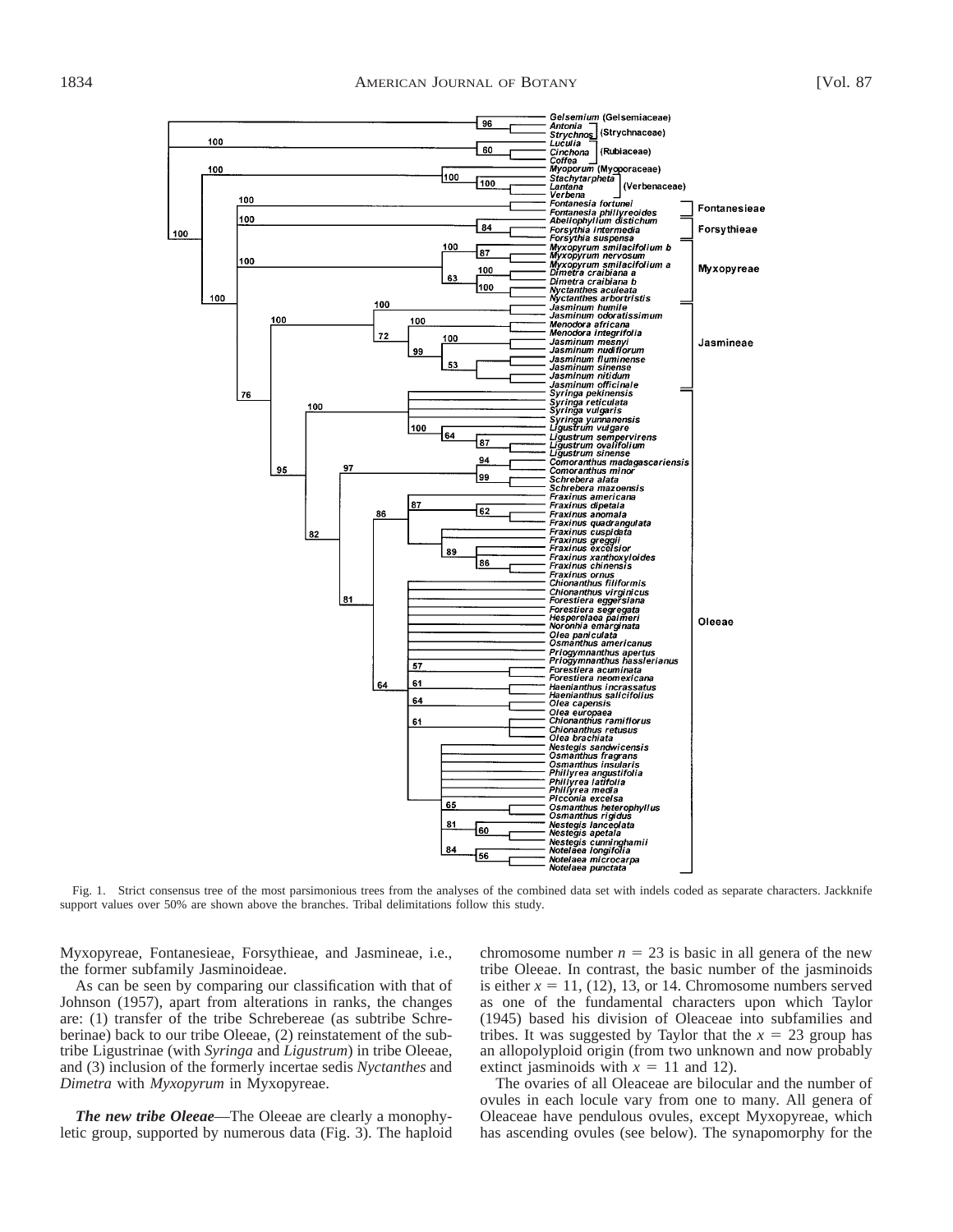

Fig. 2. A randomly selected phylogram from the analyses of the combined data set with indel characters. Because branches are quite long in the outgroup, only the closest outgroup (Verbenaceae) is shown. Numbers above branches indicate number of changes. The scale bar represents five changes.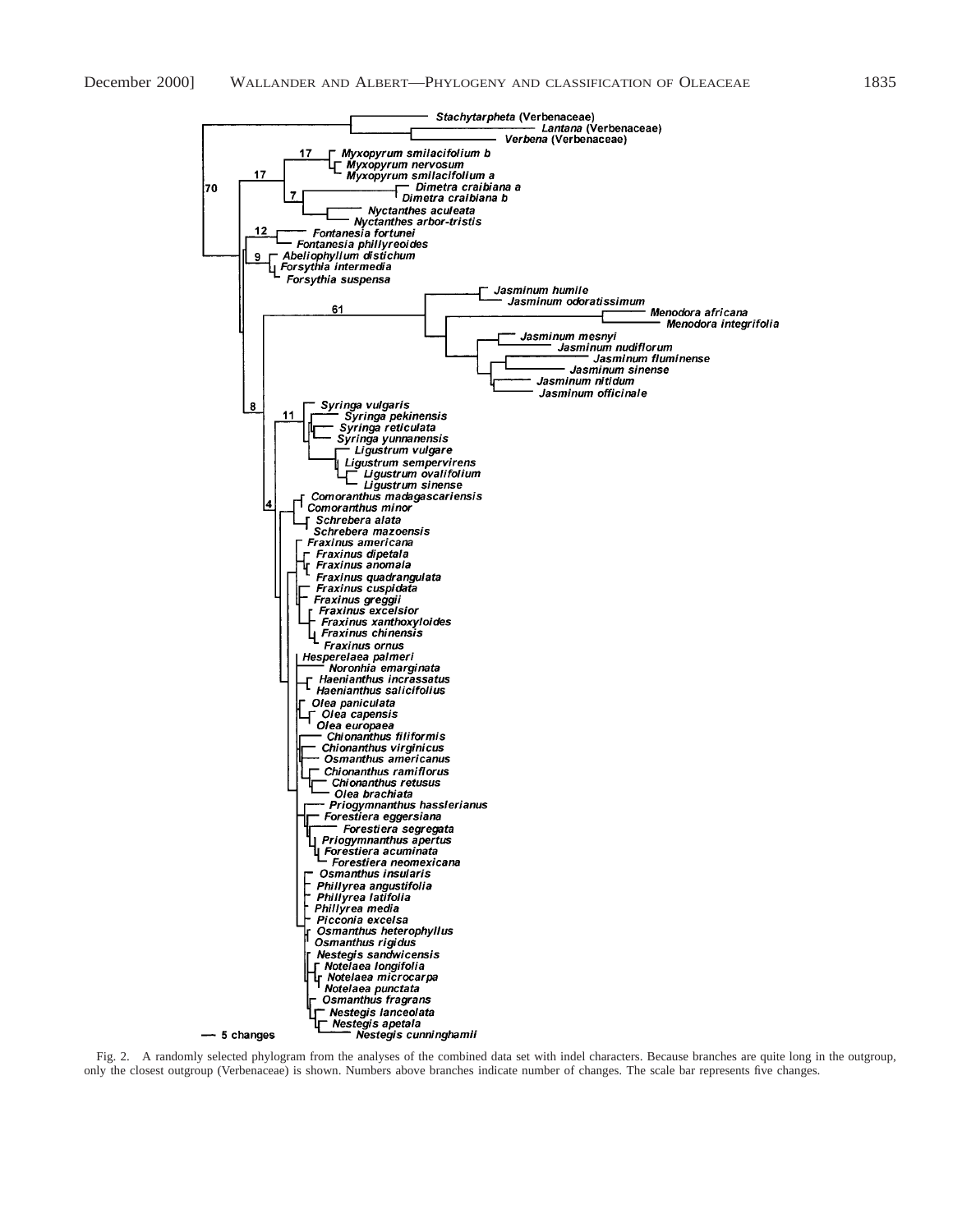

Fig. 3. Summary of the molecular phylogeny of Oleaceae, with the new classification shown on top. Some nonmolecular characters that support this phylogeny are plotted onto the tree and discussed in the text. Synapomorphies for clades are shown with a bar. Some plesiomorphic characters and others with uncertain polarity are shown within parentheses for comparison. A number after each character corresponds to data from the following authors: (1) karyology (Taylor, 1945), (2) wood anatomy (Baas et al., 1998), (3) fruit anatomy (Rohwer, 1996), (4) flavonoid glycosides (Harborne and Green, 1980), (5) verbascoside and iridoid glucosides (Jensen, 1992), and (6) iridoid glucosides (H. Franzyk, S. R. Jensen, and C. E. Olsen, Technical University of Denmark, unpublished data).

new tribe Oleeae is two pendulous ovules per locule (except *Schrebera*, which has four; Taylor, 1945). In contrast, the tribes Fontanesieae and Forsythieae have varying numbers of ovules per locule, but never two. *Jasminum* and *Menodora* in the Jasmineae have 1–2 and 2–4 ovules per locule, respectively, but their position is more horizontal.

Harborne and Green (1980) carried out an investigation of flavonoid glycosides in leaves of all genera of Oleaceae. The pattern they found was clear: all the jasminoid genera have only the plesiomorphic flavonols present, but more complex flavonoids, including flavones and flavanones, were found to be a synapomorphy for taxa with  $x = 23$ , i.e., the new tribe Oleeae. Unfortunately, they did not recognize *Nyctanthes* and *Dimetra* in Oleaceae, which were excluded from the study despite containing two common flavonols. Harborne and Green, also investigating flavonoid patterns in other closely related families came to the conclusion that keeping Oleaceae in an order of its own (Oleales) was justified based on the fact that the flavonoid pattern in this family differed from other sympetalous families.

Baas et al. (1988) studied wood characters for the whole family (including *Nyctanthes*), and made both phenetic and cladistic analyses of the data. Trees from both analyses agree in principal with our results. The distribution of fiber and vessel characters especially agrees with the molecular phylogeny presented here, and libriform fibers and multiple vessels form synapomorphies for the new tribe Oleeae (exceptions in Ligustrinae, see below).

*The jasminoids*—The tribes of the former subfamily Jasminoideae, viz. Fontanesieae, Forsythieae, Myxopyreae, and Jasmineae, share no apparent morphological apomorphies with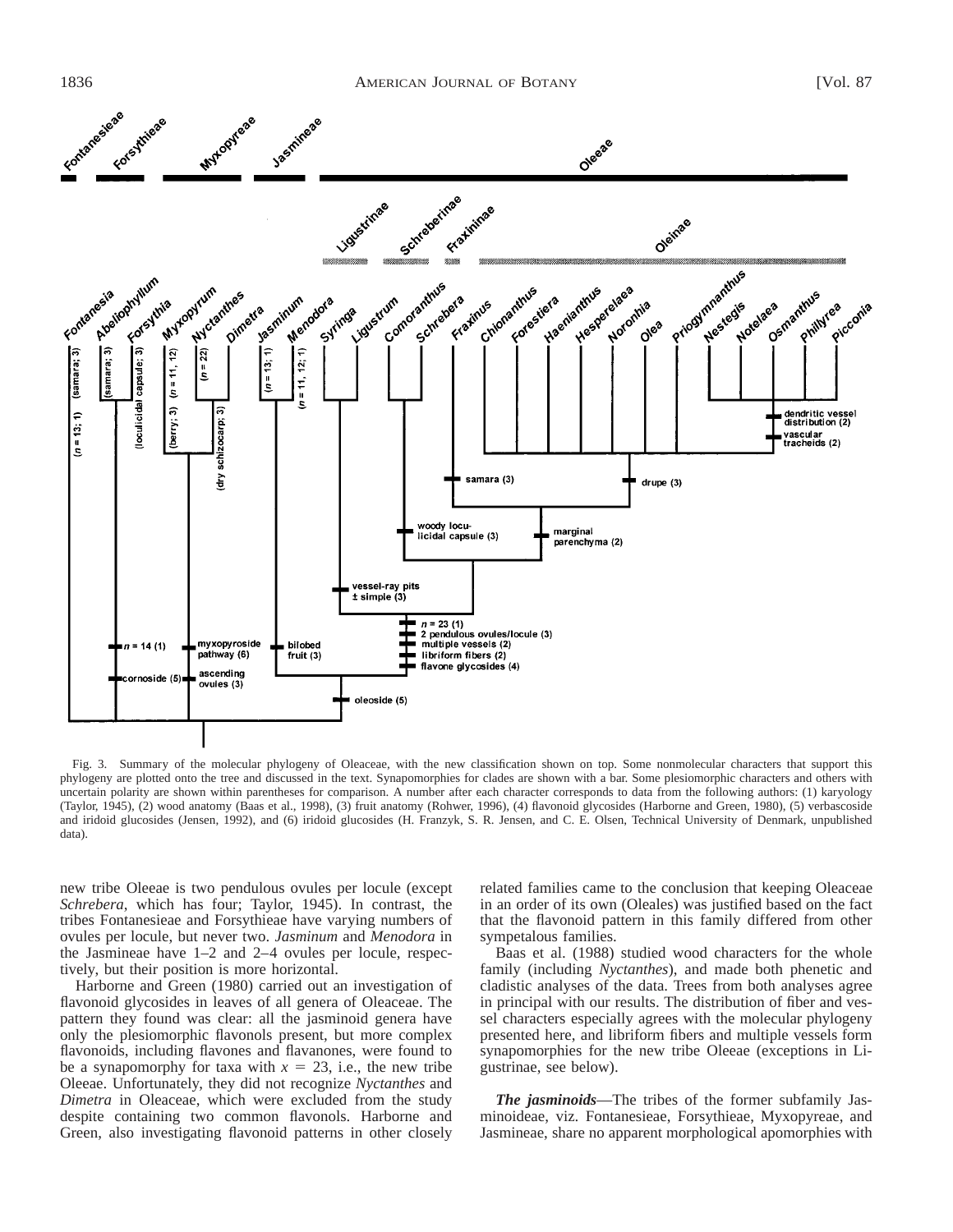each other, nor with the new tribe Oleeae (except Jasmineae, see under this subheading below). Taylor (1945), in his cytological study of the family, found varying low basic chromosome numbers  $(x = 11, 12, 13,$  or 14) in the jasminoids. George, Geethamma, and Ninan (1989) have proposed that *x*  $= 11$  (found in *Menodora* and *Myxopyrum*) is the basic chromosome number of the family, and that all other low numbers have originated by aneuploidy. In the study of flavonoid glycosides by Harborne and Green (1980), the jasminoids were shown to contain only the plesiomorphic flavonols (except *Myxopyrum* that also contained advanced flavones, but not of the same type as in Oleoideae). In the wood anatomical study by Baas et al. (1988), fiber-tracheids and solitary vessels were shown to be plesiomorphic characters in common for the jasminoids.

*Tribe Jasmineae*—In the strict consensus tree (Fig. 1), Jasmineae are resolved as sister group to Oleeae, supported by eight steps and a jackknife value of 76%. Nonmolecular support has also come from Jensen (1992), who investigated iridoids in a number of species of Oleaceae, and the results fit very well with the molecular phylogeny. The tribes Jasmineae and Oleeae both contain oleoside, whereas in Fontanesieae (Damtoft, Franzyk, and Jensen, 1995), Forsythieae (Damtoft, Franzyk, and Jensen, 1994), and Myxopyreae (S. R. Jensen, Technical University of Denmark, unpublished data) this compound is absent. Our results also indicate that *Jasminum* is paraphyletic, as Kim and Jansen (1993) and Rohwer (1996) have suggested, because *Menodora* is nested within it. There is, however, no doubt that the tribe is monophyletic. The phylogram (Fig. 2) shows that the clade is supported by 61 steps, and based on fruit anatomy the Jasmineae are unique in the family in having bilobed fruits. *Jasminum* has a bilobed berry (each lobe one-to-two-seeded, one lobe frequently aborted) and *Menodora,* the New World counterpart of *Jasminum,* has a bilobed circumscissile capsule. The development of these two seemingly different fruit types is in fact very similar except for the final stages (Rohwer, 1995, 1997).

*The position of Nyctanthes and Dimetra*—The molecular results presented here clearly show that both *Nyctanthes* and *Dimetra* belong to Oleaceae. Their inclusion in the family is supported by a jackknife value of 100%. *Nyctanthes arbortristis* L. was placed in Oleaceae by Bentham (1876), Knoblauch (1895), and Taylor (1945) (Table 2). Takhtajan (1997) placed *Nyctanthes* in its own subfamily in Oleaceae (Nyctanthoideae). The second species of *Nyctanthes, N. aculeata* Craib, was described in 1916 and placed by the author in Oleaceae-Jasmineae. When Kerr (1938) described the new monotypic genus *Dimetra,* he assigned it to Oleaceae without hesitation. He stated that its closest alliance clearly was with *Nyctanthes.* Later, Airy Shaw (1952) transferred both of them to Verbenaceae (in subfam. Nyctanthoideae) because ''the Verbenaceous facies of *Nyctanthes* almost hits one in the eye.'' Stant (1952) supported this view with a study of some anatomical characters, and Johnson (1957) agreed. This transfer generated a number of papers investigating various morphological aspects of *Nyctanthes* and *Dimetra.* Kundu and De (1968) investigated cytology, palynology, and leaf, wood, and floral anatomy of *Nyctanthes* and compared it with members of Oleaceae, Verbenaceae, and Loganiaceae. They came to the conclusion that it should be placed in a family of its own, Nyctanthaceae, because of differences with both Oleaceae and

Verbenaceae. They described Nyctanthaceae as a new family, not knowing that it had already been described by Agardh in 1858 (as Nyctantheae). Support for placing *Nyctanthes* in Oleaceae has come from studies of embryology (Kapil and Vani, 1966), structure and vascular anatomy of the gynoecium (Kshetrapal and Tiagi, 1970), vessel anatomy (Murthy et al., 1978), leaf morphology (Mohan and Inamdar, 1983), wood anatomy (Baas et al., 1988), ultrastructure and morphology of intranuclear proteinic inclusions in the mesophyll parenchymatic cells (Bigazzi, 1989), and fruit anatomy (Kuriachen and Dave, 1989; Rohwer, 1994, 1996). These and other studies are reviewed in detail by Kiew and Baas (1984), who summarized the overwhelming evidence that *Nyctanthes* belongs to Oleaceae. Because *Nyctanthes* shares a number of characters with *Jasminum* and *Menodora* (Kiew and Baas, 1984), and because they did not want to erect a monogeneric tribe, they proposed that *Nyctanthes* should be kept in Jasmineae sensu Bentham. Although no one has disputed a close relationship between *Dimetra* and *Nyctanthes, Dimetra* was not included in most of the studies and was not mentioned in the review by Kiew and Baas (1984). Since our results clearly point to the close relationship between *Nyctanthes* and *Dimetra,* grouped with *Myxopyrum* rather than with Jasmineae, we argue for placing them in the tribe Myxopyreae. The pertinent node is supported by a jackknife value of 100%.

*The position of Myxopyrum*—The genus *Myxopyrum* consists of four species distributed in subtropical and tropical east Asia (Kiew, 1984). They are scandent shrubs with quadrangular stems and conspicuously triplinerved leaves. They share the common basic characters with other Oleaceae, but some divergent features have made the genus difficult to place, and there has therefore been different opinions on where it belongs (Table 2). Bentham (1876) and Knoblauch (1895) put it in the Oleineae (sensu Bentham), but according to Taylor (1945) it differed in so many characters that it should probably be separated from the Oleineae. Johnson (1957) erected a new tribe for it, Myxopyreae, and placed it in the heterogeneous Jasminoideae. The results from this study strongly support the placement of *Myxopyrum* as sister to *Nyctanthes* and *Dimetra,* as discussed above, even though there are no apparent outer morphological similarities between them. However, the three genera share the apomorphic character of ascending ovules (Fig. 3), and *Nyctanthes* and *Myxopyrum* both have quadrangular stems with cortical bundles in the corners (Kiew, 1984; Kiew and Baas, 1984). Rohwer's (1996) investigation of fruit and seed characters of the Oleaceae showed that *Myxopyrum* and *Nyctanthes,* apart from ascending ovules, also share a deep stylar canal and the presence of a distinctive tissue in the center of the ovary septum. In contrast to the ovary, the fruit of *Myxopyrum* (a one-to-four-seeded berry) is not similar to that of *Nyctanthes* (a dry schizocarp that splits into two one-seeded mericarps), and *Myxopyrum* has varying one to three ovules per locule, whereas *Dimetra* and *Nyctanthes* have only one. Apart from the above synapomorphies, it is difficult to find morphological characters that unite these quite distinct genera. Most characters are either plesiomorphic and found in other jasminoid genera as well, or autapomorphic. For example, the wood anatomical study by Baas et al. (1988) showed that *Myxopyrum* only shared plesiomorphies with the other jasminoids, and the phytochemical study by Harborne and Green (1980) showed that *Myxopyrum* contains three apigenin glycosides that are not found in any of the other genera of Ole-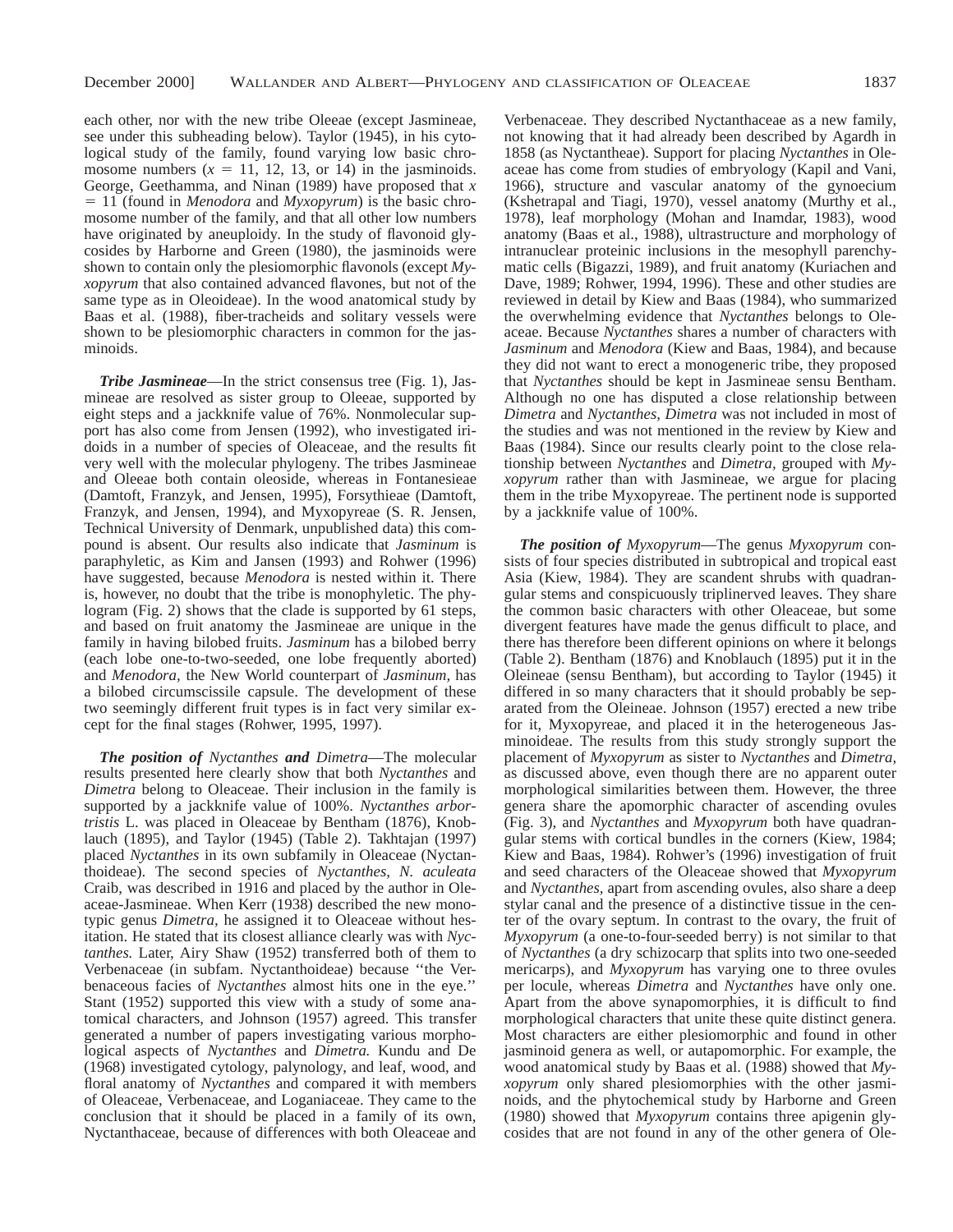aceae. This finding of advanced glycosides in *Myxopyrum* led Kiew (1984), together with her own investigation of the morphology, to conclude that *Myxopyrum* should be retained within the Oleoideae. The chromosome number of *Myxopyrum* was unknown at that time, but now there are two reports:  $2n = 22$ for *M. hainanense* Chia (synonym to *M. pierrei* Gagnep.) (Weng and Zhang, 1992) and  $2n = 24$  for *M. smilacifolium* Blume (George and Geethamma, 1983). At least the former fit well with  $2n = 44$  reported for *Nyctanthes arbor-tristis* (George and Geethamma, 1984), which would suggest that the ancestor of *Nyctanthes* (and *Dimetra*) arose by polyploidy from the ancestor in common with *Myxopyrum.* The chromosome number of *Dimetra* is not known. Chromosome counts in *Nyctanthes* are notoriously variable (Rohwer, 1996), however, so one should not draw any conclusions based on chromosome number alone.

New chemical evidence (S. R. Jensen, Technical University of Denmark, unpublished data) on two new carbocyclic iridoid glucosides in *Myxopyrum smilacifolium* shows that these are very similar to the compounds found in *Nyctanthes* and structurally represent the same biosynthetic pathway (myxopyroside). Also, the three genera do not contain oleoside, a compound that only occurs in the two tribes Jasmineae and Oleeae (Jensen, 1992). These findings, together with chromosome numbers, further strengthens the conclusion that *Myxopyrum* does not belong in the former Oleoideae. To conclude, a number of nonmolecular synapomorphies do support the Myxopyreae clade, despite no obvious outer morphological similarities.

*Tribes Fontanesieae and Forsythieae*—The molecular result shows a closer relationship between *Forsythia* and *Abeliophyllum* than between *Fontanesia* and *Abeliophyllum,* as might have been expected on the basis of fruit morphology (Taylor, 1945; Rohwer, 1996). *Fontanesia* and *Abeliophyllum* both have the same type of samara (differing from the one in *Fraxinus,* see below), but *Forsythia* has loculicidal capsules. Other characters, e.g., karyology (*Fontanesia* has  $x = 13$  and Forsythieae  $x = 14$ ; Taylor, 1945) and chemical data (only Forsythieae contains cornoside; Damtoft, Franzyk, and Jensen, 1994), also support the close relationship between *Forsythia* and *Abeliophyllum.* But as can be seen in Fig. 2, *Fontanesia* is resolved as sister group to the Forsythieae clade. This is the fact in most of the equally parsimonious trees and, although the branch length is extremely short (one step!), this relationship can be expected to be phylogenetically most probable, because *Fontanesia* and *Abeliophyllum* share fruit characters that are much easier interpreted as synapomorphies than parallelisms (J. G. Rohwer, University of Hamburg, Germany, personal communication). Because the strict consensus tree does not resolve the position of *Fontanesia* and because of the conflict between characters, we continue to leave *Fontanesia* alone in its own tribe.

*Subtribe Ligustrinae*—*Syringa* and *Ligustrum* form a wellsupported basal clade within the new tribe Oleeae. They have dry bilocular capsules and one-to-four-seeded berries (except *Ligustrum sempervirens* that has dehiscent drupes), respectively. Their fruits are quite similar in development, the only differences being in the development of the mesocarp and fruit dehiscence (Taylor, 1945). Johnson (1957) also stated that *Ligustrum* is undoubtedly more closely related to *Syringa* than to the rest of Oleeae, but instead of including *Ligustrum* in the Syringeae (sensu Taylor), he placed both of them in the Oleeae. Because they form a distinct and well-supported clade in our tribe Oleeae, we have reinstated subtribe Ligustrinae Koehne to accommodate them.

In Fig. 3, libriform fibers and multiple vessels are plotted as synapomorphies for the tribe Oleeae (with the plesiomorphic states fiber-tracheids and solitary vessels). This is true in the sense that no taxa outside this clade have this type of wood anatomy, but these features are poorly developed in some taxa of both *Ligustrum* and *Syringa.* They are unique in having both fiber types and have most of their vessels solitary rather than in multiples (Baas et al., 1988), i.e., the plesiomorphic states are retained alongside with the apomorphic. All taxa in the Oleeae clade, excluding *Ligustrum* and *Syringa,* always have vessel multiples and exclusively libriform fibers. This condition supports the position of Ligustrinae as basal in the Oleeae. The molecular results also indicate that *Syringa* might be paraphyletic (Fig. 2).

*Subtribe Schreberinae*—The genus *Schrebera* has a disjunct distribution in Africa and India, but *Comoranthus* occurs only on Madagascar and the Comores. There is also a report of *Schrebera americana* Gilg. from Peru. Both genera have bivalved woody capsules (Rohwer, 1996), and, based on overall morphology, it is obvious that they are closely related, if not congeneric (P. S. Green, Royal Botanic Gardens, Kew, personal communication). Johnson (1957) grouped *Schrebera* and *Comoranthus* in the new tribe Schrebereae and, pending chromosomal data, provisionally referred it to his subfamily Jasminoideae. Briggs (1970) determined the haploid chromosome number of *Schrebera* to be 23, but the chromosome number of *Comoranthus* is still unknown. The present study clearly shows that these genera form a distinct clade that belongs to the same group as the other genera with  $x = 23$ , and we have therefore placed them in the subtribe Schreberinae status novus in the new tribe Oleeae. The chemotaxonomic survey by Harborne and Green (1980) and the wood anatomical study by Baas et al. (1988) also give support to this placement.

*Subtribe Fraxininae*—This new subtribe contains only the genus *Fraxinus.* It is a circumpolar genus of the northern hemisphere, comprising  $\sim$  50 species of mainly trees. The genus is characterized by large pinnate leaves and samaras, and there is no doubt that it represents a monophyletic group. Because of the fruit type, *Fontanesia* was included in the Fraxineae by Bentham (1876) and Knoblauch (1895). However, the samaras in *Fontanesia* and *Abeliophyllum,* compared with those of *Fraxinus,* are neither morphologically nor developmentally similar. Instead, the samara of *Fraxinus* shows an internal structure very similar to that of the loculicidal capsule of *Syringa* (Rohwer, 1996). The fruit of *Fraxinus* has two ovules per locule but usually only one ovule develops, making the samara one-seeded. In contrast, *Fontanesia* and *Abeliophyllum* have only one ovule per locule, and although both ovules start to develop, the mature fruit is usually one-seeded (Rohwer, 1996). There are also differences in the morphology of the wing. In the long terminal wing of *Fraxinus* the fibers run longitudinally, and in *Fontanesia*'s short lateral wings, they run obliquely perpendicular (Rohwer, 1993).

*Subtribe Oleinae*—The subtribe Oleinae, former tribe Oleeae, is characterized by drupes. Although this group does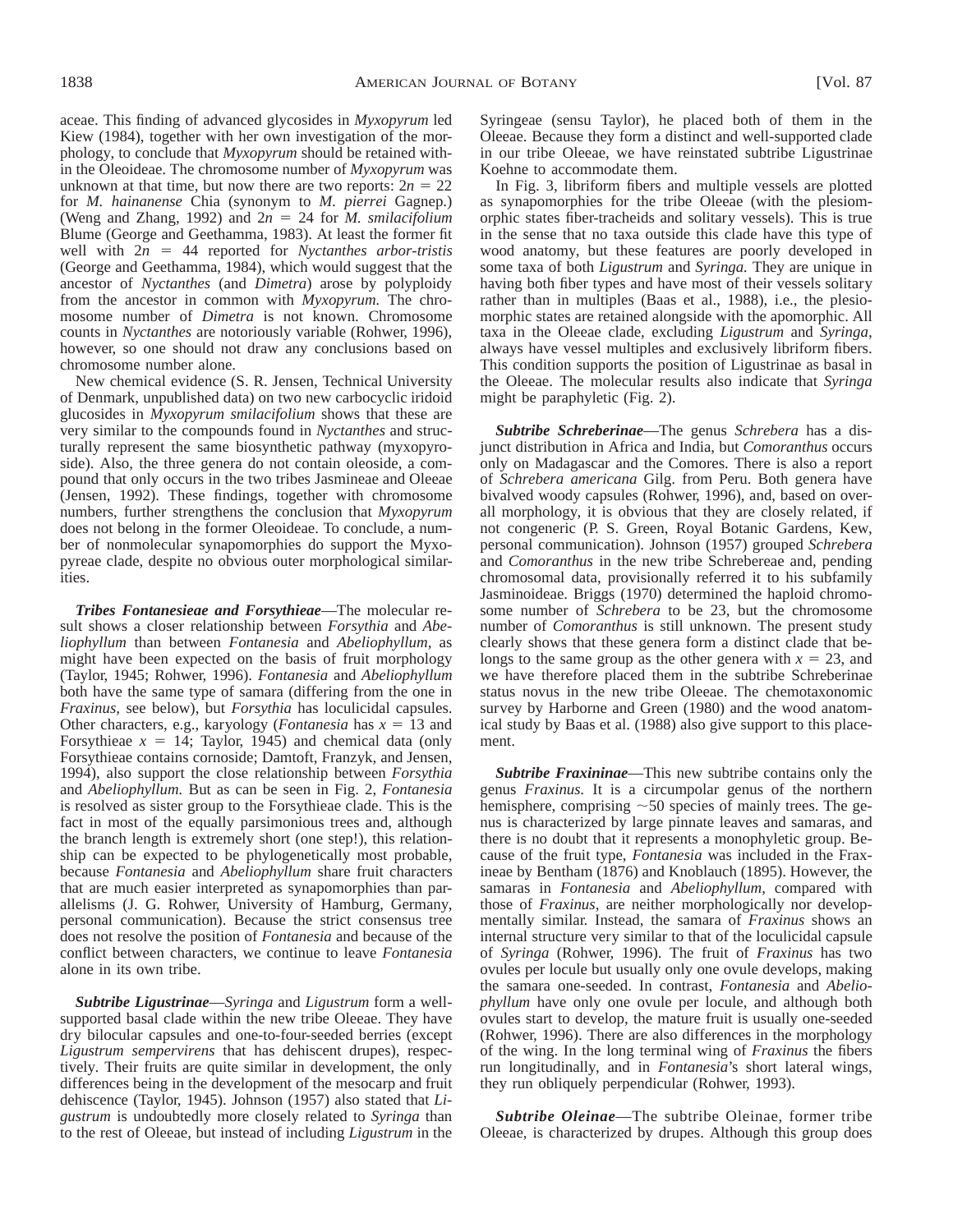not receive strong jackknife support, there is nevertheless no doubt that this is a monophyletic group. Relationships between the genera in this subtribe are difficult to elucidate, with neither the cpDNA data nor morphology giving a clear answer. Several studies have found that some genera in this group may be polyphyletic as presently circumscribed, e.g., *Olea* (Altamura, Altamura, and Mazzolani, 1985, 1987; Kiew, 1979) and *Osmanthus* (Johnson, 1957), and our study can only confirm this suspicion. For example, *Olea brachiata* (formerly placed in the separate genus *Tetrapilus* Lour.; Johnson, 1957) seems to be more related to *Chionanthus,* and so does *Osmanthus americanus,* the only New World species of *Osmanthus* (once treated separately in *Amarolea* Small; Johnson, 1957). These results are also supported by wood anatomy (Baas et al., 1988).

Within this subtribe lies a complex of five supposedly more closely related Old World genera, distributed mainly in the subtropics: *Osmanthus* (except *O. americanus*), *Phillyrea*, *Picconia*, *Nestegis*, and *Notelaea.* There is no jackknife support for this grouping, but it is shown in the strict consensus tree (Fig. 1). Green (1958) mentioned this generic complex and Baas et al. (1988) found some support for its monophyly in wood anatomical characters. The synapomorphies are dendritic vessel distribution and vascular tracheids. The similarity in fruit morphology between *Phillyrea* and *Picconia* has been pointed out by Taylor (1945), and other characters by Johnson (1957). W. K. Harris (University of Queensland, personal communication) has found that, based on nuclear ITS sequences, the Australian, New Zealand, and New Caledonian taxa of *Osmanthus* and *Nestegis* should be included in *Notelaea.* Generic delimitations in this complex are admittedly difficult (P. S. Green, Royal Botanic Gardens, Kew, personal communication) and further studies, using loci with more variation than in the present study (e.g., ITS), are needed to clarify relationships within the entire subtribe Oleinae.

*Hesperelaea*—The genus *Hesperelaea* is now extinct (Moran, 1996), but we were successful in obtaining an *rps16* intron sequence from the type specimen, the one and only collection from 1875. It is only known from its type locality on Guadalupe, a Mexican island off Baja California. *Hesperelaea* was collected by Edward Palmer and described by Asa Gray (Watson, 1876) as *H. palmeri,* a new monotypic genus of Oleaceae. When collected, Palmer found only three old trees alive, no young trees, but several dead ones. The area was heavily grazed by goats, which presumably led to *Hesperelaea*'s extinction (Moran, 1996). Not much is known about the genus; Gray's description was rather short, but noteworthy was that its flowers had four stamens. In other genera of Oleaceae, the most common condition is two stamens, but four stamens occasionally occur, e.g., in *Chionanthus, Osmanthus, Noronhia, Schrebera,* and *Forestiera.* The fruit was a drupe and so it was placed by Johnson (1957) among the other genera with drupes in his tribe Oleeae (the new Oleinae). Despite having only part of the *rps16* intron sequence to confirm this placement, we feel sure that this is correct.

*Conclusions*—This study has presented molecular evidence, congruent with other data, that requires a revised classification of the Oleaceae. (1) The subfamily level is abandoned because Jasminoideae is paraphyletic. (2) The monophyly of the former Oleoideae—here recognized as tribe Oleeae—is strongly supported and treated equal in status to the former jasminoid

tribes Fontanesieae, Forsythieae, Myxopyreae, and Jasmineae. (3) The tribe Jasmineae is sister to Oleeae. This relationship is supported by chemical data. (4) The long-debated genera *Nyctanthes* and *Dimetra* clearly belong to the Oleaceae. (5) The position of the hitherto genus incertae sedis *Myxopyrum* is supported as sister to *Nyctanthes* and *Dimetra.* All three genera are placed in Myxopyreae. (6) The monophyly of the subtribe Oleinae, characterized by drupes, is supported. (7) The *rps16* sequence of *Hesperelaea palmeri,* known only from the type specimen collected in 1875, confirms the placement of this extinct taxon in the subtribe Oleinae. (8) A closer relationship between a group of five genera in the Oleinae, viz. *Osmanthus*, *Picconia*, *Phillyrea*, *Nestegis*, and *Notelaea*, is suggested by molecular data and has morphological and wood anatomical support. (9) The two noncoding chloroplast loci, the *rps16* intron and the *trnL-F* region, have proven useful for this infrafamilial study, in combination giving over 500 informative sites. In contrast, the variation at infra- and intergeneric level in the Oleeae, especially in the genus *Fraxinus* and in the subtribe Oleinae, is too low to be useful.

#### LITERATURE CITED

- AGARDH, J. 1858. Nyctantheae. *Theoria Systematis Plantarum*: 284.
- AIRY SHAW, H. K. 1952. Note on the taxonomic position of *Nyctanthes* L. and *Dimetra* Kerr. *Kew Bulletin* (1952): 271–272.
- ALTAMURA, L., M. M. ALTAMURA, AND G. MAZZOLANI. 1987. Elements for the revision of the genus *Olea* (Tourn.) L. VII. The taxa present in Asia which can be ascribed to *Olea* and allied genera. *Annali di Botanica* 45: 119–134.
- ALTAMURA, M. M., L. ALTAMURA, AND G. MAZZOLANI. 1985. Elements for the revision of the genus *Olea* (Tourn.) L. VI. The taxa present in Oceania which can be ascribed to *Olea* and allied genera. *Annali di Botanica*  $43 \cdot 45 - 52$
- ANDERSSON, L., AND J. H. E. ROVA. 1999. The *rps16* intron and the phylogeny of the Rubioideae (Rubiaceae). *Plant Systematics and Evolution* 214: 161–186.
- APG (ANGIOSPERM PHYLOGENY GROUP). 1998. An ordinal classification for the families of flowering plants. *Annals of the Missouri Botanical Garden* 85: 531–553.
- BAAS, P., P. M. ESSER, M. E. T. VAN DER WESTEN, AND M. ZANDEE. 1988. Wood anatomy of the Oleaceae. *IAWA Bulletin* 9: 103–182.
- BENTHAM, G. 1876. Oleaceae. *In* G. Bentham and J. D. Hooker [eds.], *Genera Plantarum* 2: 672–680.
- BIGAZZI, M. 1989. Ultrastructure of nuclear inclusions and the separation of Verbenaceae and Oleaceae (including *Nyctanthes*). *Plant Systematics and Evolution* 163: 1–12.
- BRIGGS, B. G. 1970. Some chromosome numbers in the Oleaceae. *Contributions from the New South Wales National Herbarium* 4: 126–129.
- CRAIB, W. G. 1916. Contributions to the flora of Siam. Additamentum IX. *Kew Bulletin* (1916): 265.
- DAMTOFT, S., H. FRANZYK, AND S. R. JENSEN. 1994. Biosynthesis of iridoids in *Forsythia* spp. *Phytochemistry* 37: 173–178.
- ———, ———, AND ———. 1995. Biosynthesis of secoiridoids in *Fontanesia. Phytochemistry* 38: 615–621.
- FARRIS, J. S., V. A. ALBERT, M. KÄLLERSJÖ, D. LIPSCOMB, AND A. G. KLUGE. 1996. Parsimony jackknifing outperforms neighbor-joining. *Cladistics* 12: 99–124.
- GEORGE, K., AND S. GEETHAMMA. 1983. Lactopropionic orcein as a suiatble stain for chromosomes of Oleaceae. *Current Science* 52: 733–734.
- ———, AND ———. 1984. Cytological and other evidences for the taxonomic position of *Nyctanthes arbor-tristis* L. *Current Science* 53: 439– 441.
- , AND C. A. NINAN. 1989. Chromosome evolution in Oleaceae. *Journal of Cytology and Genetics* 24: 71–77.
- GIELLY, L., AND P. TABERLET. 1994. Chloroplast DNA polymorphism at the intrageneric level and plant phylogenies. *Comptes Rendus de l'Academie des Sciences, Serie III, Sciences de la Vie* 317: 685–692.
- GREEN, P. S. 1958. A monographic revision of *Osmanthus* in Asia and America. *Notes from the Royal Botanical Garden Edinburgh* 22: 439–542.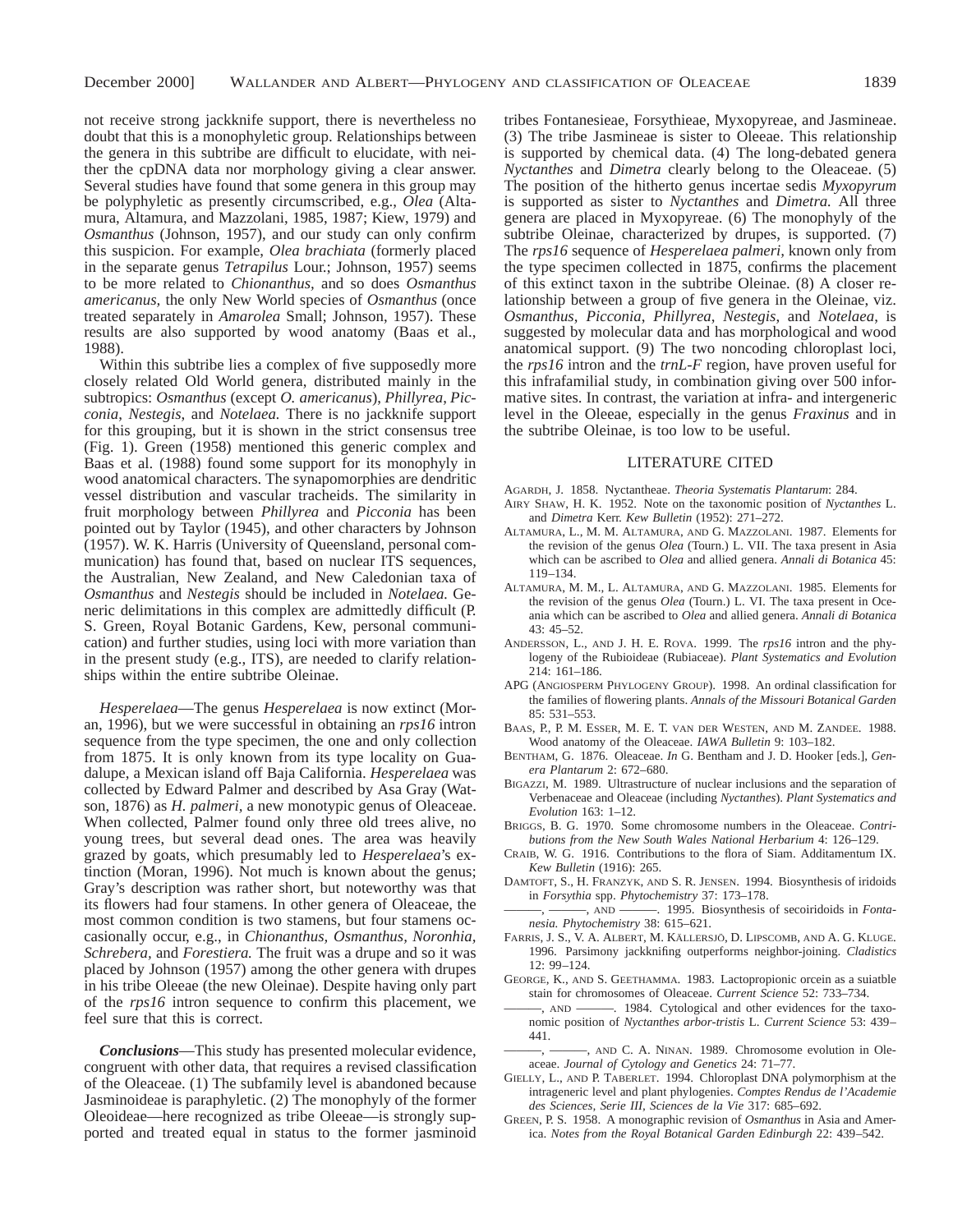- HARBORNE, J. B., AND P. S. GREEN. 1980. A chemotaxonomic survey of flavonoids in leaves of the Oleaceae. *Botanical Journal of the Linnean Society* 81: 155–167.
- HOLMGREN, P. K., N. H. HOLMGREN, AND L. C. BARRETT. 1990. Index Herbariorum, part I, The herbaria of the world. New York Botanical Garden Press, Bronx, New York, USA.
- JENSEN, S. R. 1992. Systematic implications of the distribution of iridoids and other chemical compounds in the Loganiaceae and other families of the Asteridae. *Annals of the Missouri Botanical Garden* 79: 284–302.
- JOHNSON, L. A. S. 1957. A review of the family Oleaceae. *Contributions from the New South Wales National Herbarium* 2: 395–418.
- KAPIL, R. N., AND R. S. VANI. 1966. *Nyctanthes arbor-tristis* Linn.: embryology and relationships. *Phytomorphology* 16: 553–563.
- KERR, A. F. G. 1938. XIX Contributions to the flora of Siam. *Kew Bulletin* (1938): 127–133.
- KIEW, R. 1979. Florae Malesianae praecursores LX. The Oleaceae of Malesia. II. The genus *Olea*. *Blumea* 25: 305–313.
- ———. 1983. Two unusual *Chionanthus* species from Borneo and the position of *Myxopyrum* in the Oleaceae. *Journal of the Arnold Arboretum* 64: 619–626.
- ———. 1984. The genus *Myxopyrum* L. (Oleaceae). *Blumea* 29: 499–512. ———, AND P. BAAS. 1984. *Nyctanthes* is a member of Oleaceae. *Proceedings of the Indian Academy of Science* 93: 349–358.
- KIM, K.-J. 1999. Phylogeny of the olive family (Oleaceae). *In* Abstracts. XVI International Botanical Congress, St. Louis. (abstract number 19.2.6, p. 227).

———, AND R. K. JANSEN. 1993. Phylogeny of Oleaceae based on *ndhF* sequence variation and chloroplast genome rearrangements. *In* Abstracts. XV International Botanical Congress, Tokyo. (abstract number 1065, p. 209).

- KNOBLAUCH, E. 1895. Oleaceae. *In* A. Engler [ed.], Die Natürlichen Pflanzenfamilien IV, 2: 1–16.
- KSHETRAPAL, S., AND Y. D. TIAGI. 1970. Structure, vascular anatomy and evolution of the gynoecium in the family Oleaceae and their bearing on the systematic position of genus *Nyctanthes* L. *Acta Botanica Academiae Scientiarum Hungaricae* 16: 143–151.
- KUNDU, B. C., AND A. DE. 1968. Taxonomic position of the genus *Nyctanthes*. *Bulletin of the Botanical survey of India* 10: 397–408.
- KURIACHEN, P. M., AND Y. S. DAVE. 1989. Structural studies in the fruits of Oleaceae with discussion on the systematic position of *Nyctanthes* L. *Phytomorphology* 39: 51–60.
- MOHAN, J. S. S., AND J. A. INAMDAR. 1983. Studies of the leaf architecture of the Oleaceae with a note on the systematic position of the genus *Nyctanthes*. *Feddes Repertorium* 94: 201–211.
- MORAN, R. 1996. The Flora of the Guadalupe Island, Mexico. *Memoirs of the California Academy of Sciences* 19: 28, 40–43, 128–129 (pages about *Hesperelaea*).
- MURTHY, G. S. R., K. M ALEYKUTTY, V. S. RAO, AND J. A. INAMDAR. 1978. Vessels of Oleaceae and Verbenaceae. *Feddes Repertorium* 89: 359–368.
- OLMSTEAD, R. G., AND P. A. REEVES. 1995. Evidence for the polyphyly of the Scrophulariaceae based on chloroplast *rbcL* and *ndhF* sequences. *Annals of the Missouri Botanical Garden* 82: 176–193.
- OXELMAN, B., M. LIDE´N, AND D. BERGLUND. 1997. Chloroplast *rps16* intron phylogeny of the tribe Sileneae (Caryophyllaceae). *Plant Systematics and Evolution* 206: 393–410.
- PERSSON, C. 2000. Phylogeny of Gardenieae (Rubiaceae) based on chloroplast DNA sequences from the rps16 intron and trnL (UAA)-F(GAA) intergenic spacer. *Nordic Journal of Botany* 20: 257–269.
- QIN, X.-K. 1996. The use of peroxidases in the systematics of Oleaceae. *Acta Botanica Yunnanica* 18: 159–166.
- ROHWER, J. G. 1993. A preliminary survey of the fruits and seeds of the Oleaceae. *Botanische Jahrbu¨cher fu¨r Systematik, Pflanzengeschichte und Pflanzengeographie* 115: 271–291.
- ———. 1994. Fruits and seeds of *Nyctanthes arbor-tristis* L. (Oleaceae): a comparison with some Verbenaceae. Botanische Jahrbücher für Syste*matik, Pflanzengeschichte und Pflanzengeographie* 115: 461–473.
- ———. 1995. Fruit and seed structures in *Menodora* (Oleaceae): a comparison with *Jasminum. Botanica Acta* 108: 163–168.
- ———. 1996. Die Frucht- und Samenstrukturen der Oleaceae. *Bibliotheca Botanica* 148: 1–177.
- ———. 1997. The fruits of *Jasminum mesnyi* (Oleaceae), and the distinction between *Jasminum* and *Menodora. Annals of the Missouri Botanical Garden* 84: 848–856.
- SMALL, R. L., J. A. RYBURN, R. C. CRONN, T. SEELANAN, AND J. F. WENDEL. 1998. The tortoise and the hare: choosing between noncoding plastome and nuclear ADH sequences for phylogeny reconstruction in a recently diverged plant group. *American Journal of Botany* 85: 1301–1315.
- STANT, M. Y. 1952. Anatomical evidence for including *Nyctanthes* and *Dimetra* in the Verbenaceae. *Kew Bulletin* 7: 273–276.
- SWOFFORD, D. L. 2000. PAUP\*: phylogenetic analysis using parsimony (\* and other methods), version 4. Sinauer, Sunderland, Massachusetts, USA.
- TABERLET, P., L. GIELLY, G. PANTOU, AND J. BOUVET. 1991. Universal primers for amplification of three non-coding regions of chloroplast DNA. *Plant Molecular Biology* 17: 1105–1109.
- TAKHTAJAN, A. 1997. Oleanae—Oleales—Oleaceae. *In* Diversity and classification of flowering plants, 449–451. Columbia University Press, New York, New York, USA.
- TAYLOR, H. 1945. Cyto-taxonomy and phylogeny of the Oleaceae. *Brittonia* 5: 337–367.
- WAGSTAFF, S. J., AND R. G. OLMSTEAD. 1997. Phylogeny of Labiatae and Verbenaceae inferred from *rbcL* sequences. *Systematic Botany* 22: 165– 179.
- WATSON, S. 1876. Botanical contributions. I. On the flora of Guadalupe Island, Lower California. *Proceedings of the American Academy of Arts and Sciences* XI: 105–112.
- WENG, R.-F., AND M.-Z. ZHANG. 1992. Chromosome numbers in Chinese Oleaceae I. *Investigatio et Studium Naturae* 12: 66–77.

#### APPENDIX

A new generic and suprageneric classification of Oleaceae. Source for most of the nomenclatural information is the Indices Nominum Supragenericorum Plantarum Vascularium Project Database (http://matrix.nal.usda.gov:8080/star/ supragenericname.html).

- **Fam. Oleaceae** Hoffmanns. & Link, Fl. Portug. 1: 385. 1813–1820 (Oleinae), *nom. cons.*
- Synonyms:
	- Bolivariaceae Griseb., Gen. Sp. Gent.: 20. Oct 1838.
	- Forestieraceae Endl., Ench. Bot.: 174. 15–21 Aug 1841 (Forestiereae).
	- Fraxinaceae Vest, Anleit. Stud. Bot.: 269, 288. 1818 (Fraxinoideae).
	- Jasminaceae Adans., Fam. Pl. 2: 220. Jul–Aug 1763 (Jasmina).
	- Ligustraceae G. Mey., Chloris Han.: 245, 254. Jul–Aug 1836 (Ligunstrinae).
	- Lilacaceae Vent., Tabl. Règne Vég. 2: 307. 5 Mai 1799 (Lilaceae), nom. *illeg.*
	- Nyctanthaceae J. Agardh, Theoria Syst. Pl.: 284. Apr–Sep 1858 (Nyctantheae).
	- Schreberaceae (Wight) Schnizl., Iconogr. Fam. Regni Veg. 2: ad t. 151\*. 1857–1870.

Syringaceae Horan., Char. Ess. Fam.: 115. 1847.

**Tribe Oleeae** (Hoffmanns. & Link ex R. Br.) Dumort., Fl. Belg.: 52. 1827 (Oleineae).

#### **Subtribe Oleinae**

- Synonyms:
	- Tribe Chionantheae DC., Prodr. 8: 294. mid Mar 1844.
	- Tribe Forestiereae Horan., Char. Ess. Fam.: 80. 1847 (Forrestiereae).
	- Subtribe Forestierinae Koehne, Deut. Dendrol.: 500. Mai 1893 (Forestiereae).
	- Tribe Hesperelaeeae Baill., Hist. Pl. 11: 242, 249. Sep–Oct 1891.
	- Tribe Notelaeeae G. Don, Gen. Hist. 4: 44, 51. 1837–8 Apr 1838 (Notelaeiae).
- Accepted genera:
	- *Chionanthus* L.
	- *Forestiera* Poir.
	- *Haenianthus* Griseb.
	- *Hesperelaea* A. Gray

*Nestegis* Rafin.

- *Noronhia* Stadtmann ex Thouars
- *Notelaea* Vent.
- *Olea* L.

*Osmanthus* Lour.

- *Phillyrea* L. *Picconia* DC.
- *Priogymnanthus* P.S. Green